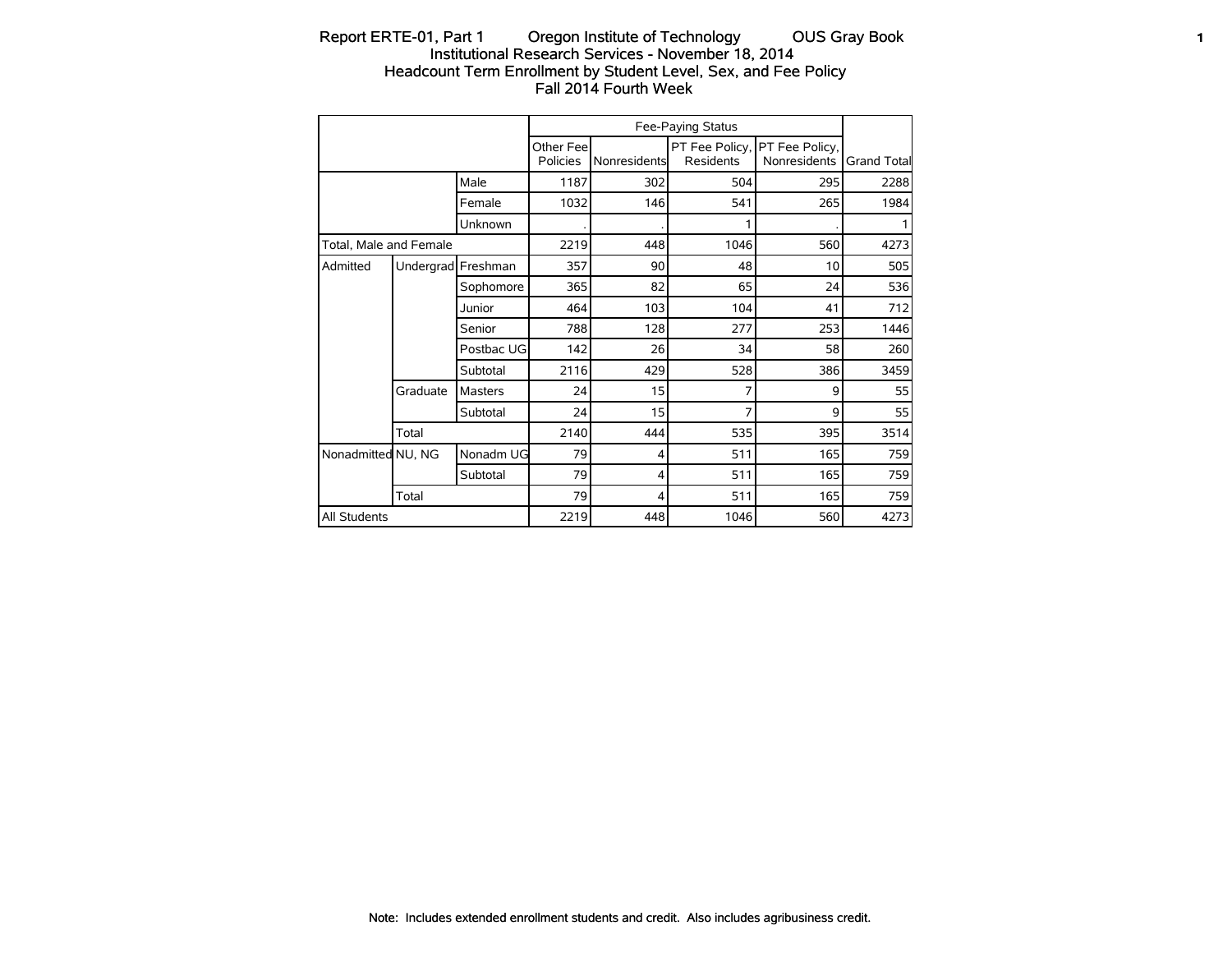# Report ERTE-01, Part 2 Oregon Institute of Technology OUS Gray Book 2 Institutional Research Services - November 18, 2014 Previous Attendance by Student Level, Sex, and Educational Source Fall 2014 Fourth Week

|                                 |                        |       |                |                |    |                | Student Level |                 |            |                |     |               |            |     |                |
|---------------------------------|------------------------|-------|----------------|----------------|----|----------------|---------------|-----------------|------------|----------------|-----|---------------|------------|-----|----------------|
|                                 |                        |       | Undergrad      |                |    | Graduate       |               |                 |            | Nonadm UG      |     |               |            |     |                |
|                                 |                        |       | <b>Sex</b>     |                |    | Sex            |               |                 | <b>Sex</b> |                |     |               | <b>Sex</b> |     | Grand          |
|                                 |                        | м     | E              | All            | M  | F.             | All           | M               | E          | Unkl All       |     | м             | E          | Unk | Total          |
| New Admits, HS                  | Oregon HS              | 157   | 138            | 295            |    |                |               |                 |            |                |     | 157           | 138        |     | 295            |
|                                 | Other US HS            | 37    | 22             | 59             |    |                |               |                 |            |                |     | 37            | 22         |     | 59             |
|                                 | Foreign-US Res         | 1     |                | 1              |    |                |               |                 |            |                |     | 1             |            |     | 1              |
|                                 | GED                    | 3     | 1              | $\overline{4}$ |    |                |               |                 |            |                |     | 3             | 1          |     | $\overline{4}$ |
|                                 | Subtotal               | 198   | 161            | 359            |    |                |               |                 |            |                |     | 198           | 161        |     | 359            |
| New Admits, College             | <b>OUS Institution</b> | 20    | 16             | 36             |    |                |               |                 |            |                |     | 20            | 16         |     | 36             |
|                                 | Oregon Comm Coll       | 195   | 134            | 329            |    |                |               |                 |            |                |     | 195           | 134        |     | 329            |
|                                 | Other Oregon Coll      | 1     | $\overline{2}$ | 3              |    |                |               |                 |            |                |     | 1             | 2          |     | 3              |
|                                 | Other US Coll          | 78    | 84             | 162            |    |                |               |                 |            |                |     | 78            | 84         |     | 162            |
|                                 | Foreign -US Res        |       | 3              | 3              |    |                |               |                 |            |                |     |               | 3          |     | 3              |
|                                 | Unknown College        | 77    | 45             | 122            | 16 | $\overline{7}$ | 23            |                 |            |                |     | 93            | 52         |     | 145            |
|                                 | Subtotal               | 371   | 284            | 655            | 16 | 7              | 23            |                 |            |                |     | 387           | 291        |     | 678            |
| New, Other                      | Nonadmitted            |       |                |                |    |                |               |                 | 229 357    | 1              | 587 | 229           | 357        | 1   | 587            |
|                                 | Subtotal               |       |                |                |    |                |               |                 | 229 357    | 1 <sup>1</sup> | 587 | 229           | 357        | 1   | 587            |
| Returning, Continuing Returning |                        | 71    | 81             | 152            | 3  |                | 3             | 30 <sup>1</sup> | 42         |                | 72  | 104           | 123        |     | 227            |
|                                 | Continuing             | 1294  | 999            | 2293           | 23 | 6              | 29            | 53              | 47         |                | 100 | 1370          | 1052       |     | 2422           |
|                                 | Subtotal               | 1365I |                | 1080 2445      | 26 | 6              | 32            | 83              | 89         |                |     | 172 1474 1175 |            |     | 2649           |
| Total                           |                        |       |                | 1934 1525 3459 | 42 | 13             |               | 55 312 446      |            | 1              |     | 759 2288 1984 |            | 1   | 4273           |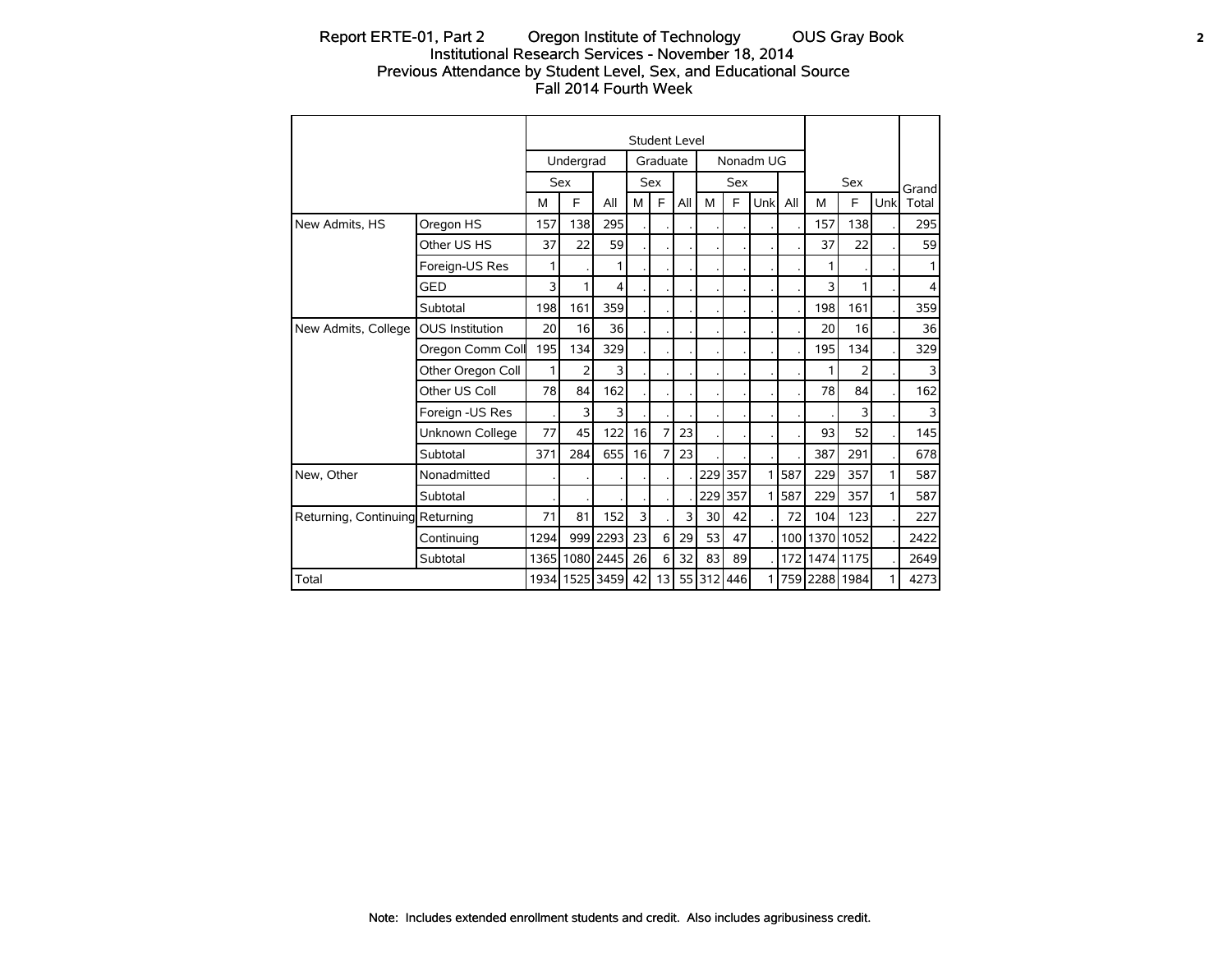# Report ERCC-01 Oregon Institute of Technology OUS Gray Book 3 Institutional Research Services - November 18, 2014 Headcount Enrollment by Course Level and Student Level Fall 2014 Fourth Week

|                        |           |                |         |      |                         | Course Level |         |         |           |
|------------------------|-----------|----------------|---------|------|-------------------------|--------------|---------|---------|-----------|
|                        |           |                | 000-099 |      | 100-199 200-299 300-399 |              | 400-499 | 500-599 | Total     |
| Admitted               | Undergrad | Freshman       | 6       | 1591 | 1037                    | 44           | 6       |         | 2684      |
|                        |           | Sophomore      |         | 706  | 1505                    | 391          | 27      |         | 2630      |
|                        |           | Junior         | 6       | 531  | 1248                    | 1377         | 161     |         | 3323      |
|                        |           | Senior         | 2       | 389  | 949                     | 2437         | 1581    | 35      | 5393      |
|                        |           | Postbac UG     |         | 78   | 252                     | 225          | 453     | 5       | 1013      |
|                        |           | Subtotal       | 15      | 3295 | 4991                    | 4474         | 2228    | 40      | 15043     |
|                        | Graduate  | <b>Masters</b> |         |      | 2                       | 4            | 3       | 144     | 155       |
|                        |           | Subtotal       |         |      | 2                       | 4            | 3       | 144     | 155       |
|                        | Total     |                | 15      | 3297 | 4993                    | 4478         | 2231    |         | 184 15198 |
| Nonadmitted NU, NG     |           | Nonadm UG      | 2       | 707  | 312                     | 21           | 16      | 22      | 1080      |
|                        |           | Subtotal       | 2       | 707  | 312                     | 21           | 16      | 22      | 1080      |
|                        | Total     |                | 2       | 707  | 312                     | 21           | 16      | 22      | 1080      |
| <b>Total Headcount</b> |           |                | 17      | 4004 | 5305                    | 4499         | 2247    | 206     | 16278     |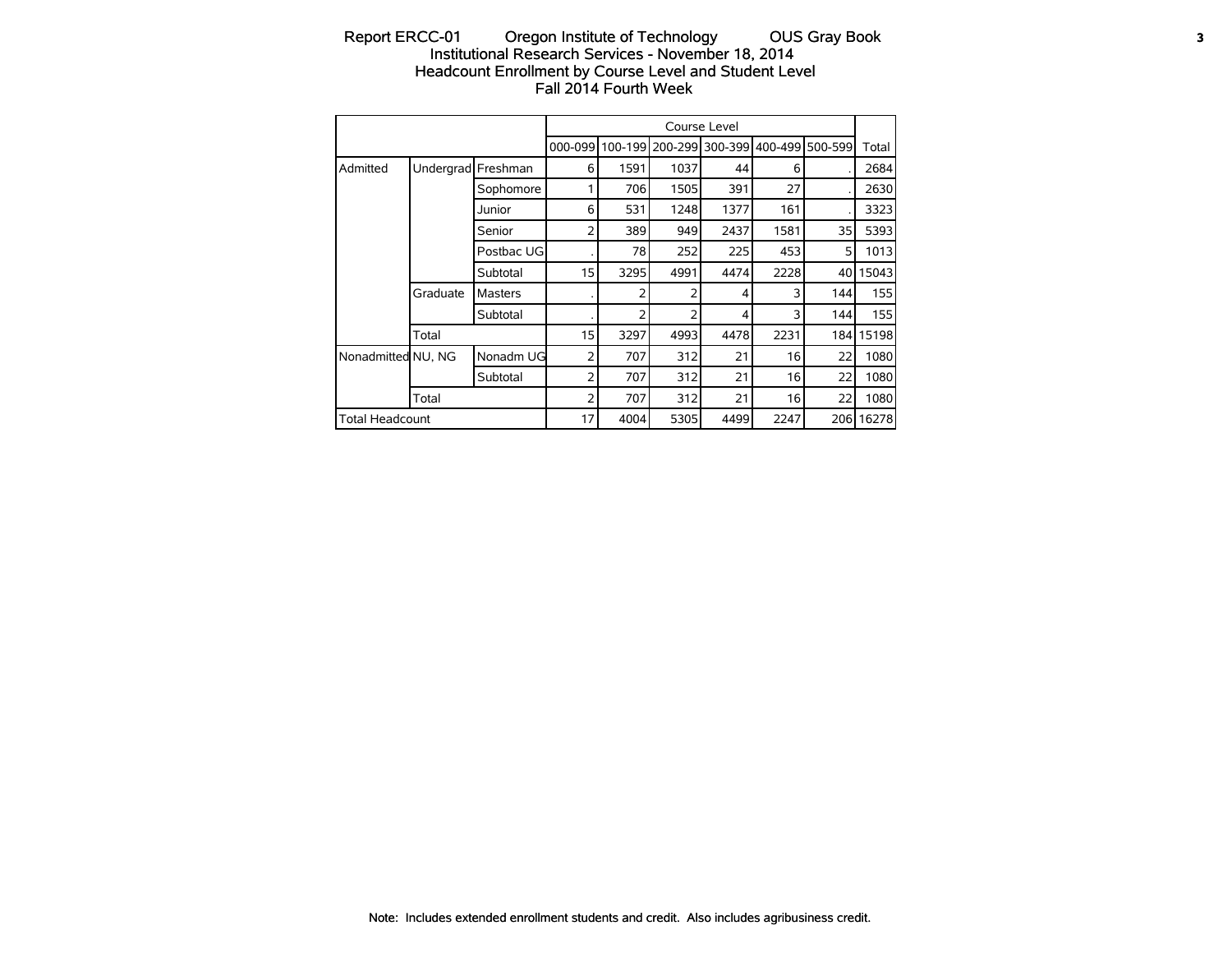# Report ERCC-02 Oregon Institute of Technology OUS Gray Book 4 Institutional Research Services - November 18, 2014 Credit Hour Enrollment by Course Level and Student Level Fall 2014 Fourth Week

|                     |          |                    |                 |         |       | Course Level     |      |                 |           |
|---------------------|----------|--------------------|-----------------|---------|-------|------------------|------|-----------------|-----------|
|                     |          |                    | 000-099         | 100-199 |       | 200-2991300-3991 |      | 400-499 500-599 | Total     |
| Admitted            |          | Undergrad Freshman | 24              | 3742    | 2494  | 132              | 9    |                 | 6401      |
|                     |          | Sophomore          | 4               | 1518    | 3891  | 1102             | 70   |                 | 6585      |
|                     |          | Junior             | 24              | 1137    | 3264  | 3585             | 404  |                 | 8414      |
|                     |          | Senior             | 8               | 871     | 2590  | 6580             | 5543 | 90 I            | 15682     |
|                     |          | Postbac UG         |                 | 159     | 710   | 626              | 1311 | 15              | 2821      |
|                     |          | Subtotal           | 60 <sub>1</sub> | 7427    | 12949 | 12025            | 7337 |                 | 105 39903 |
|                     | Graduate | Masters            |                 | 6       | 4     | 12               | 10   | 410             | 442       |
|                     |          | Subtotal           |                 | 6       | 4     | 12               | 10   | 410             | 442       |
|                     | Total    |                    | 60              | 7433    | 12953 | 12037            | 7347 | 515             | 40345     |
| Nonadmitted NU, NG  |          | Nonadm UG          | 8               | 2044    | 898   | 67               | 55   | 54              | 3126      |
|                     |          | Subtotal           | 8               | 2044    | 898   | 67               | 55   | 54              | 3126      |
|                     | Total    |                    | 8               | 2044    | 898   | 67               | 55   | 54              | 3126      |
| <b>Total Credit</b> |          |                    | 68              | 9477    | 13851 | 12104            | 7402 |                 | 569 43471 |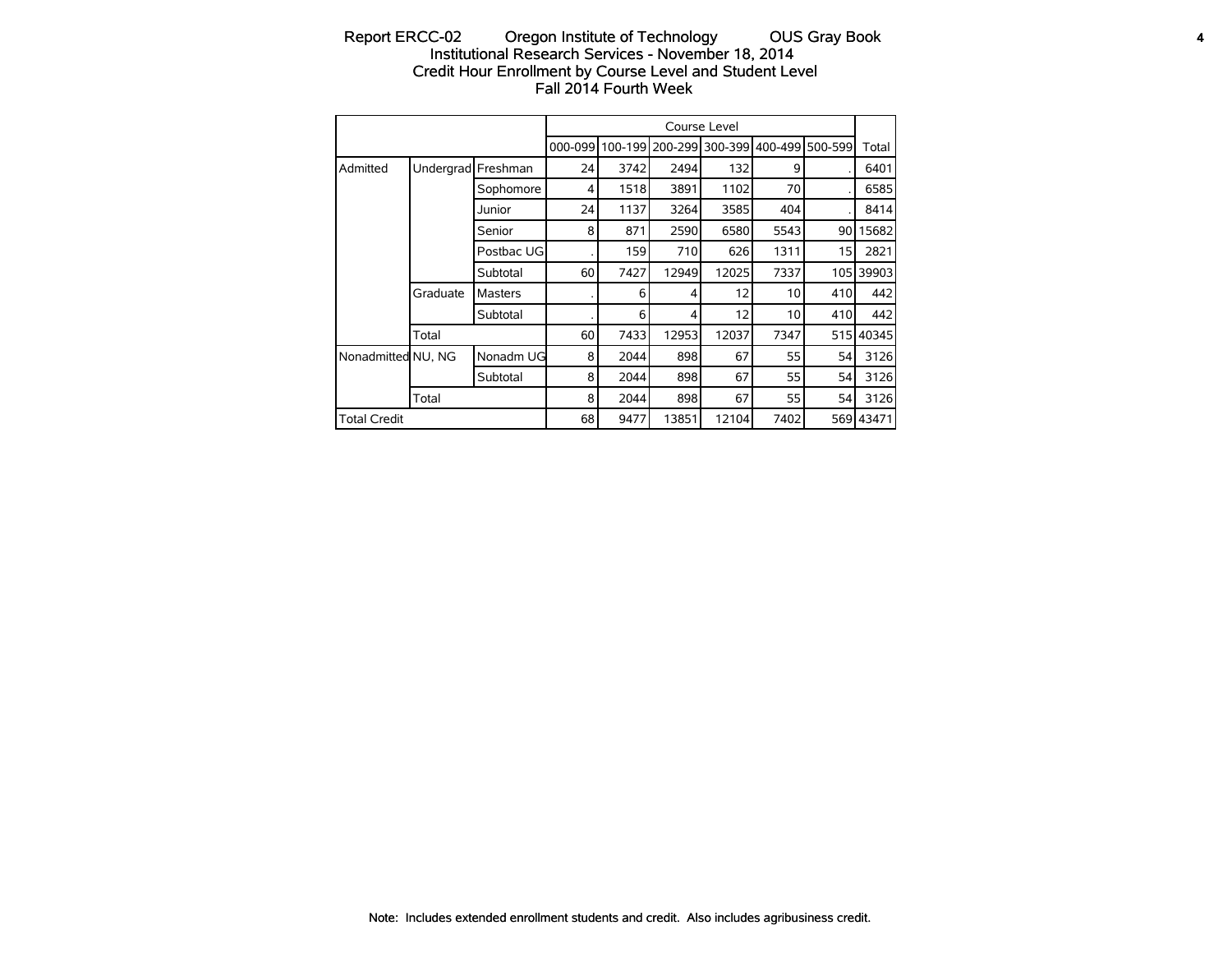## Report ERCH-01 Oregon Institute of Technology OUS Gray Book 5 Institutional Research Services - November 18, 2014 Student Credit Hours, Full-Time Equivalence, and Enrollment by Student Level Fall 2014 Fourth Week

| <b>Student Level</b> |           |                 | $(FTE*)$ | Student Credit<br>Hours | Student FTE Enrollment | Student |
|----------------------|-----------|-----------------|----------|-------------------------|------------------------|---------|
| Admitted             | Undergrad | Freshman        | (15)     | 6401                    | 426.7                  | 505     |
|                      |           | Sophomore       | (15)     | 6585                    | 439.0                  | 536     |
|                      |           | Junior<br>(15)  |          | 8414                    | 560.9                  | 712     |
|                      |           | Senior          | (15)     | 15682                   | 1045.5                 | 1446    |
|                      |           | Postbac UG (15) |          | 2821                    | 188.1                  | 260     |
|                      |           | Subtotal        |          | 39903                   | 2660.2                 | 3459    |
|                      | Graduate  | <b>Masters</b>  | (12)     | 442                     | 36.8                   | 55      |
|                      |           | Subtotal        |          | 442                     | 36.8                   | 55      |
|                      | Total     |                 |          | 40345                   | 2697.0                 | 3514    |
| Nonadmitted NU, NG   |           | Nonadm UG       | (15)     | 3126                    | 208.4                  | 759     |
|                      |           | Subtotal        |          | 3126                    | 208.4                  | 759     |
|                      | Total     |                 |          | 3126                    | 208.4                  | 759     |
| Total                |           |                 |          | 43471                   | 2905.4                 | 4273    |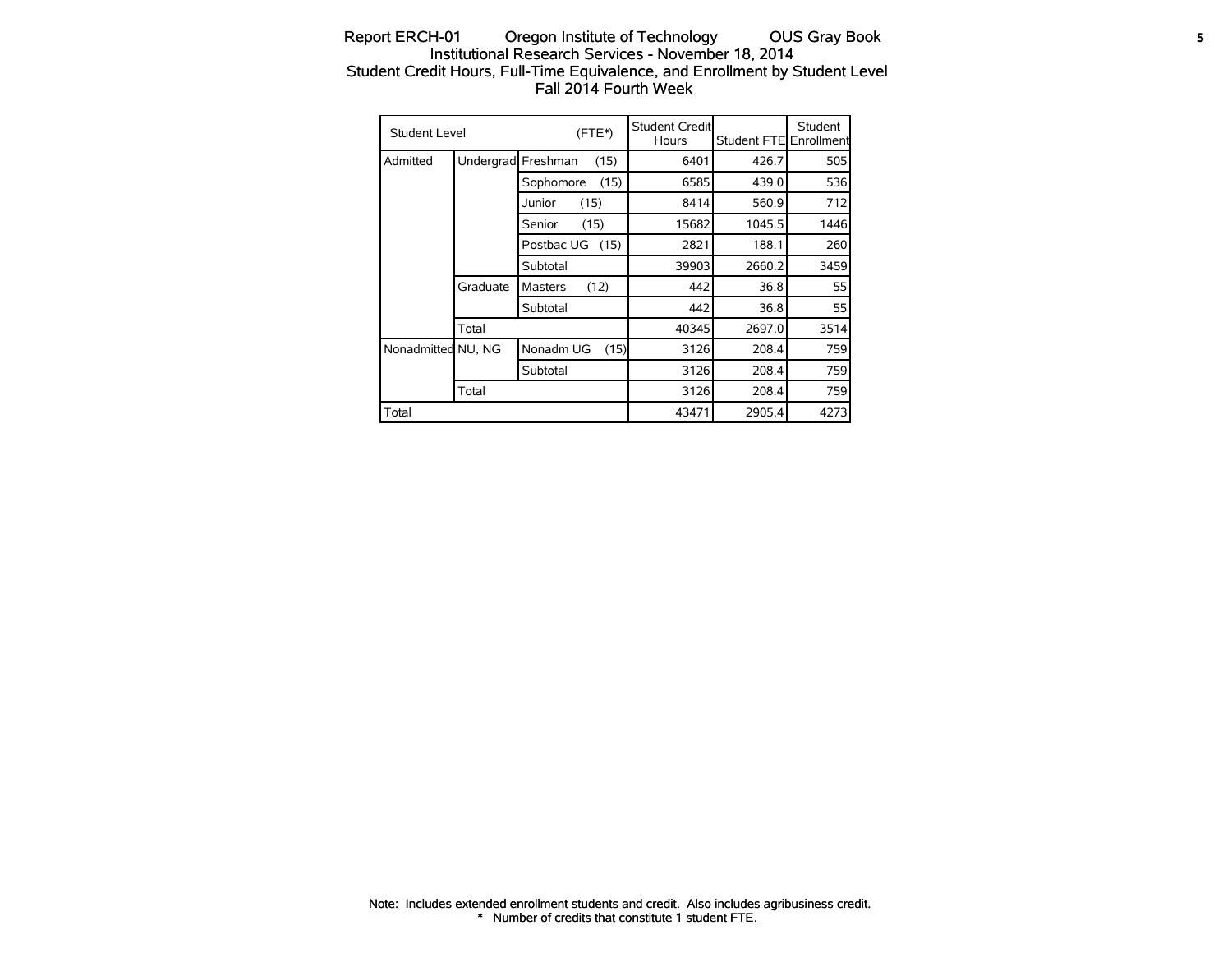# Report ERNT-01 Oregon Institute of Technology OUS Gray Book **6** Institutional Research Services - November 18, 2014 New Transfers from Community Colleges in Oregon, by Student Level Fall 2014 Fourth Week

|                                |    | Student Level             |     |        |        |
|--------------------------------|----|---------------------------|-----|--------|--------|
|                                |    | Freshman Sophomore Junior |     | Senior | Totall |
| <b>Blue Mountain Comm Coll</b> |    | フ                         | 2   | 2      | 6      |
| Central Oregon Comm Coll       | 3  | 8                         | 3   | 3      | 17     |
| Chemeketa Comm Coll            | 2  | 20                        | 17  | 2      | 41     |
| Clackamas Comm Coll            | 3  | 4                         | 8   | 4      | 19     |
| Clatsop Comm Coll              |    | 1                         |     |        | フ      |
| Klamath Comm Coll              | 10 | 22                        | 24  |        | 56     |
| Lane Comm Coll                 |    | 4                         | 3   | 3      | 11     |
| Linn-Benton Comm Coll          |    | 3                         |     | 4      | 15     |
| Mt Hood Comm Coll              |    | 6                         | 4   | 5      | 16     |
| Portland Comm Coll             | 8  | 17                        | 40  | 32     | 97     |
| Roque Comm Coll                | 3  | 8                         | 16  | 4      | 31     |
| Southwestern Ore Comm Col      |    | 3                         | 5   |        | 9      |
| Umpqua Comm Coll               |    | 5                         | 4   |        | 9      |
| <b>Total CC Transfers</b>      | 32 | 103                       | 134 | 60     | 329    |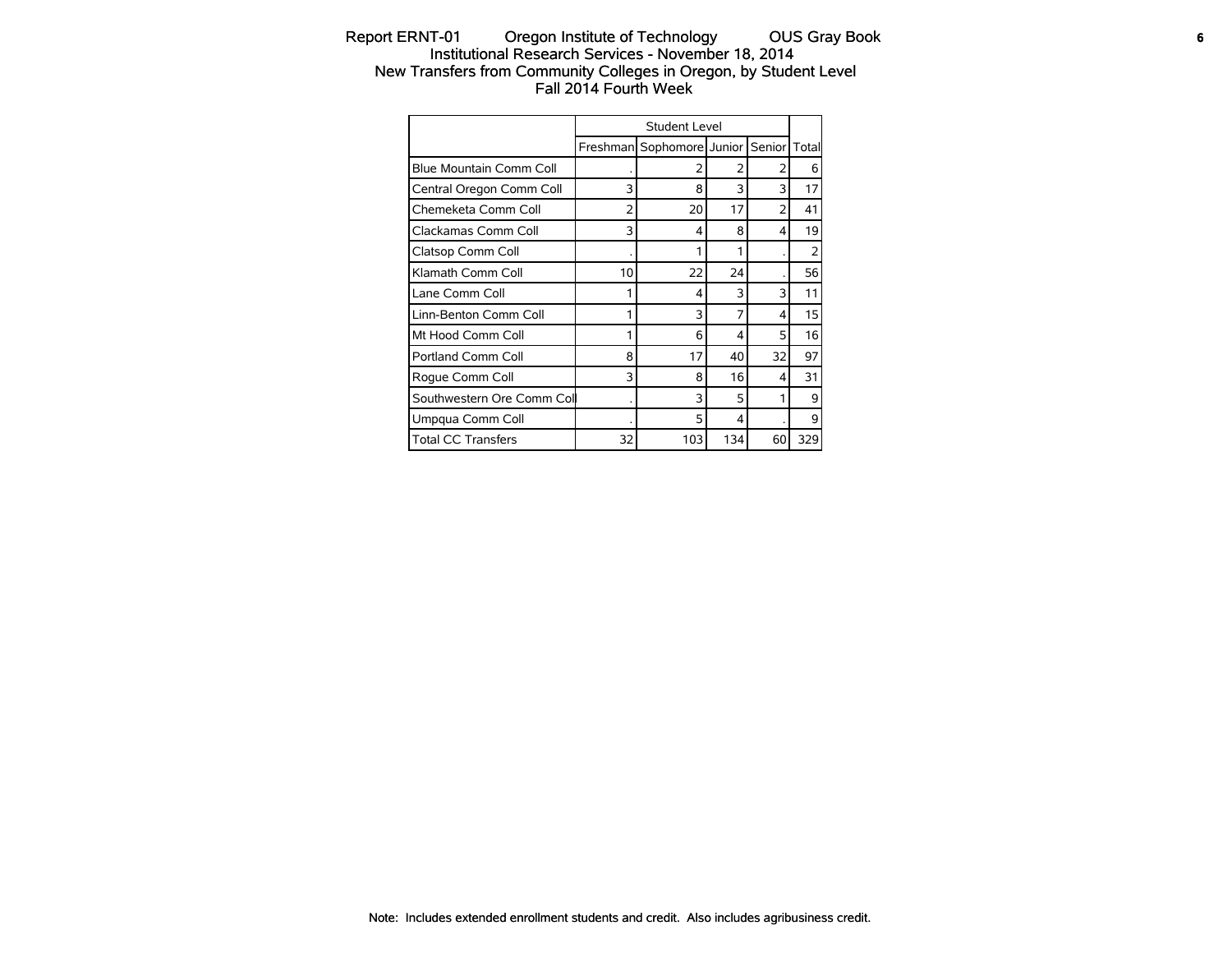# Report ERNT-02 Oregon Institute of Technology OUS Gray Book **7** Institutional Research Services - November 18, 2014 New Transfers from Institutions within OUS, by Student Level Fall 2014 Fourth Week

|                                  | <b>Student Level</b>                   |    |    |
|----------------------------------|----------------------------------------|----|----|
|                                  | Freshman Sophomore Junior Senior Total |    |    |
| Eastern Oregon University        |                                        |    |    |
| Oregon State University          |                                        |    |    |
| Portland State University        |                                        |    |    |
| Southern Oregon University       |                                        |    |    |
| University of Oregon             |                                        |    |    |
| <b>Western Oregon University</b> |                                        |    |    |
| <b>Total OUS Transfers</b>       |                                        | 15 | 36 |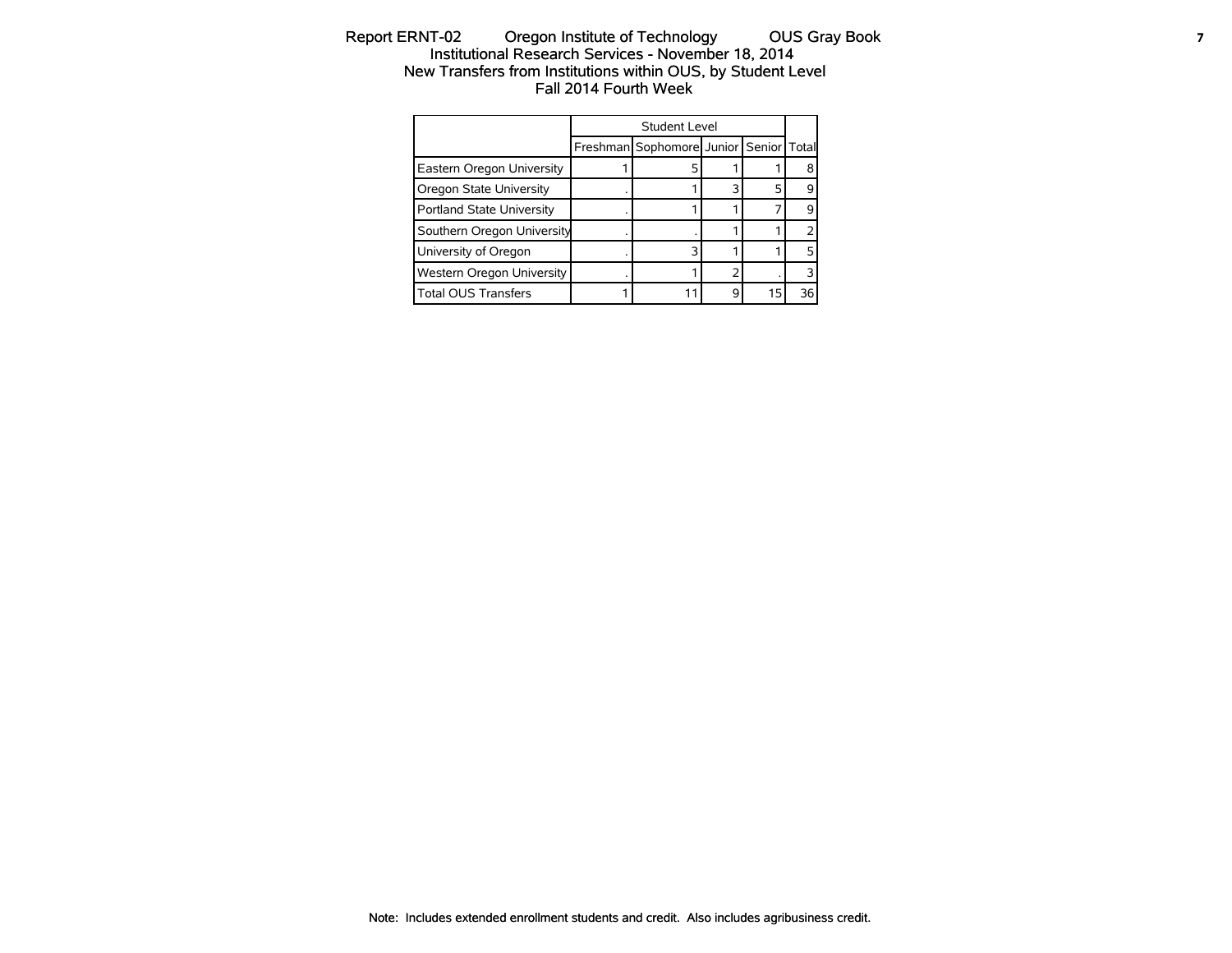#### Report ERDD-01 Oregon Institute of Technology OUS Gray Book **8** Institutional Research Services - November 18, 2014 Enrollment by Age, Student Level, and Sex Fall 2014 Fourth Week

|          |                    |         |      |                |                |     |                |                |                |                |                |                | Age Distribution |                |                         |           |                   |                |                |              |         |             |              |
|----------|--------------------|---------|------|----------------|----------------|-----|----------------|----------------|----------------|----------------|----------------|----------------|------------------|----------------|-------------------------|-----------|-------------------|----------------|----------------|--------------|---------|-------------|--------------|
|          |                    |         | < 18 | 18             | 19             | 20  | 21             | 22             | 23             | 24             | 25             | 26             | 27               | 28             | 29                      | $30 - 35$ | 36-44 45-54 55-64 |                |                | $65+$        | Unknown | Mean<br>Age | Total        |
|          | Undergrad Freshman | Male    | 3    | 143            | 78             | 21  | $\overline{7}$ | 6              | 1              | 3              | 4              | 4              | $\mathbf{1}$     | 1              | $\overline{2}$          | 5         | 5                 | $\overline{2}$ |                |              |         | 20.3        | 286          |
|          |                    | Female  | 5    | 114            | 62             | 10  | $\overline{4}$ | 3              | 1              | $\overline{2}$ |                | $\overline{2}$ | $\overline{2}$   |                | $\mathbf{1}$            | 4         | 8                 | $\mathbf{1}$   |                |              |         | 20.4        | 219          |
|          |                    | All     | 8    | 257            | 140            | 31  | 11             | 9              | 2              | 5              | 4              | 6              | 3                | 1              | 3                       | 9         | 13                | 3              |                |              |         | 20.4        | 505          |
|          | Sophomore          | Male    | 1    | 6              | 75             | 80  | 45             | 11             | 8              | 8              | 8              | 5              | 8                | 1              | 5                       | 20        | 10                | 6              |                |              |         | 23.3        | 297          |
|          |                    | Female  |      | 12             | 63             | 74  | 25             | 10             | 4              | 6              | $\overline{2}$ | $\overline{2}$ | $\overline{7}$   | 6              | $\mathbf{1}$            | 12        | 8                 | $\overline{7}$ |                |              |         | 23.1        | 239          |
|          |                    | All     | 1    |                | 18 138         | 154 | 70             | 21             | 12             | 14             | 10             | $\overline{7}$ | 15               | 7              | 6                       | 32        | 18                | 13             |                |              |         | 23.2        | 536          |
|          | Junior             | Male    |      | 1              | 9              | 71  | 75             | 41             | 19             | 14             | 13             | 13             | $\overline{7}$   | 15             | 8                       | 47        | 29                | 16             | 1              |              |         | 26.5        | 379          |
|          |                    | Female  |      | $\overline{2}$ | 16             | 67  | 85             | 33             | 18             | 15             | 9              | 8              | 10               | 8              | $\overline{7}$          | 17        | 27                | 10             | $\mathbf{1}$   |              |         | 25.2        | 333          |
|          |                    | All     |      | 3              | 25             | 138 | 160            | 74             | 37             | 29             | 22             | 21             | 17               | 23             | 15                      | 64        | 56                | 26             | $\overline{2}$ |              |         | 25.9        | 712          |
|          | Senior             | Male    |      |                | $\overline{4}$ | 8   | 68             | 97             | 77             | 50             | 44             | 39             | 34               | 30             | 46                      | 144       | 103               | 60             | 10             |              |         | 30.1        | 814          |
|          |                    | Female  |      |                |                | 14  | 70             | 84             | 71             | 48             | 34             | 22             | 23               | 18             | 13                      | 80        | 85                | 54             | 15             | 1            |         | 30.4        | 632          |
|          |                    | All     |      |                | $\overline{4}$ | 22  | 138            | 181            | 148            | 98             | 78             | 61             | 57               | 48             | 59                      | 224       | 188               | 114            | 25             | 1            |         | 30.2        | 1446         |
|          | Postbac UG Male    |         |      |                |                |     |                | $\mathbf{1}$   | 3              | 3              | 3              | 11             | 5                | 10             | 9                       | 58        | 31                | 16             | 8              |              |         | 35.5        | 158          |
|          |                    | Female  |      |                |                |     |                |                | 8              | 13             | 8              | $\overline{7}$ | 9                | $\overline{7}$ | 5                       | 23        | 11                | $\overline{7}$ | $\overline{4}$ |              |         | 31.9        | 102          |
|          |                    | All     |      |                |                |     |                | 1              | 11             | 16             | 11             | 18             | 14               | 17             | 14                      | 81        | 42                | 23             | 12             |              |         | 34.1        | 260          |
|          | Subtotal           | Male    | 4    |                | 150 166        | 180 | 195            | 156            | 108            | 78             | 72             | 72             | 55               | 57             | 70                      | 274       | 178               | 100            | 19             |              |         | 27.4        | 1934         |
|          |                    | Female  | 5    | 128            | 141            | 165 | 184            | 130            | 102            | 84             | 53             | 41             | 51               | 39             | 27                      | 136       | 139               | 79             | 20             | $\mathbf{1}$ |         | 26.8        | 1525         |
|          |                    | All     | 9    |                | 278 307        | 345 |                | 379 286        | 210            | 162            | 125            | 113            | 106              | 96             | 97                      | 410       | 317               | 179            | 39             | 1            |         | 27.1        | 3459         |
| Graduate | Masters            | Male    |      |                |                |     | 1              |                | 3              | 4              | 5              | 5              | $\overline{2}$   | 1              | 3                       | 10        | 6                 | $\mathbf{1}$   | $\mathbf{1}$   |              |         | 31.0        | 42           |
|          |                    | Female  |      |                |                |     | 1              | $\overline{2}$ | $\overline{2}$ | $\overline{2}$ |                |                |                  | 1              |                         | 3         | 1                 | $\mathbf{1}$   |                |              |         | 28.5        | 13           |
|          |                    | All     |      |                |                |     | $\overline{2}$ | $\overline{2}$ | 5              | 6              | 5              | 5              | $\overline{2}$   | 2              | $\overline{\mathbf{3}}$ | 13        | 7                 | $\overline{2}$ | 1              |              |         | 30.4        | 55           |
|          | Subtotal           | Male    |      |                |                |     | 1              |                | 3              | $\overline{4}$ | 5              | 5              | $\overline{2}$   | 1.             | 3                       | 10        | 6                 | 1              | 1              |              |         | 31.0        | 42           |
|          |                    | Female  |      |                |                |     | 1              | $\mathbf 2$    | $\overline{2}$ | $\overline{2}$ |                |                |                  | 1              |                         | 3         | 1                 | $\mathbf{1}$   |                |              |         | 28.5        | 13           |
|          |                    | All     |      |                |                |     | $\overline{2}$ | $\mathbf 2$    | 5              | 6              | 5              | 5              | $\overline{2}$   | 2              | 3                       | 13        | $\overline{7}$    | $\overline{2}$ | 1              |              |         | 30.4        | 55           |
| NU, NG   | Nonadm UG Male     |         | 174  | 30             | 3              | 8   | 5              | 7              | 3              | 3              | 5              | 4              | $\overline{4}$   | 3              | $\overline{2}$          | 22        | 18                | 15             | 5              |              |         | 22.7        | 312          |
|          |                    | Female  | 300  | 33             | 9              | 9   | 5              | 3              | 5              | 3              | 8              | $\overline{2}$ | 5                | 3              | 3                       | 20        | 15                | 18             | 4              |              |         | 21.0        | 446          |
|          |                    | Unknown |      |                |                |     |                |                |                |                |                |                |                  |                |                         |           |                   |                |                |              | 1       |             | $\mathbf{1}$ |
|          |                    | All     | 474  | 63             | 12             | 17  | 10             | 10             | 8              | 6              | 13             | 6              | 9                | 6              | 5                       | 42        | 33                | 33             | 9              |              | 3       | 21.7        | 759          |
|          | Subtotal           | Male    | 174  | 30             | 3              | 8   | 5              | $\overline{7}$ | 3              | 3              | 5              | 4              | $\overline{4}$   | 3              | $\overline{2}$          | 22        | 18                | 15             | 5              |              |         | 22.7        | 312          |
|          |                    | Female  | 300  | 33             | 9              | 9   | 5              | 3              | 5              | 3              | 8              | $\overline{2}$ | 5                | 3              | 3                       | 20        | 15                | 18             | 4              |              |         | 21.0        | 446          |
|          |                    | Unknown |      |                |                |     |                |                |                |                |                |                |                  |                |                         |           |                   |                |                |              | 1       |             | $\mathbf{1}$ |
|          |                    | All     | 474  | 63             | 12             | 17  | 10             | 10             | 8              | 6              | 13             | 6              | 9                | 6              | 5                       | 42        | 33                | 33             | 9              |              | 3       | 21.7        | 759          |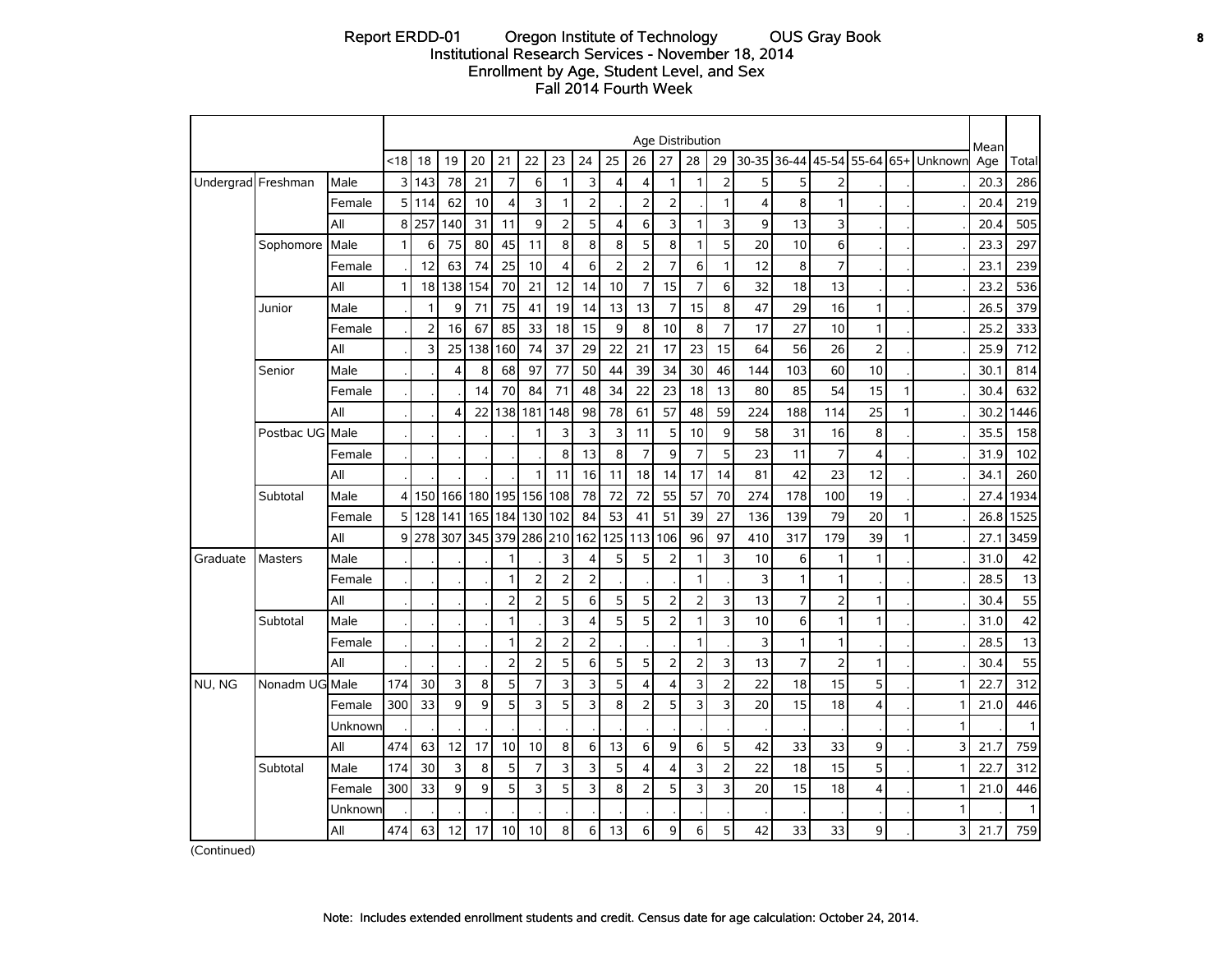# Report ERDD-01 Oregon Institute of Technology OUS Gray Book **9** Institutional Research Services - November 18, 2014 Enrollment by Age, Student Level, and Sex Fall 2014 Fourth Week

|              |          |                                         |                                                                                                                |  |  |  |  |      |  |         |            | Age Distribution |                 |      |       |      |    |       | l Mean |           |
|--------------|----------|-----------------------------------------|----------------------------------------------------------------------------------------------------------------|--|--|--|--|------|--|---------|------------|------------------|-----------------|------|-------|------|----|-------|--------|-----------|
|              |          | l<18l 18 l                              | 20 21 22 23 24 25 26 27 28 29 30-35 36-44 45-54 55-64 65+ Unknown Age<br>- 19 I<br>178 180 169 188 201 163 114 |  |  |  |  |      |  |         |            |                  |                 |      |       |      |    | Total |        |           |
| All Students | Male     |                                         |                                                                                                                |  |  |  |  | 85 I |  | 821 811 | -61 l      | -61 I            | 75 <sub>l</sub> | 306I | 202 l | 116I | 25 |       |        | 26.8 2288 |
|              | Female   | 305   161   150   174   190   135   109 |                                                                                                                |  |  |  |  | 89 I |  | 61 43   | <b>561</b> | 43               | 30 l            | 159  | 155 l | 98   | 24 |       |        | 25.5 1984 |
|              | Unknownl |                                         |                                                                                                                |  |  |  |  |      |  |         |            |                  |                 |      |       |      |    |       |        |           |
|              | Total    |                                         | 483 341 319 362 391 298 223 174 143 124 117 104 105                                                            |  |  |  |  |      |  |         |            |                  |                 | 465  | 357   | 214  | 49 |       |        | 26.214273 |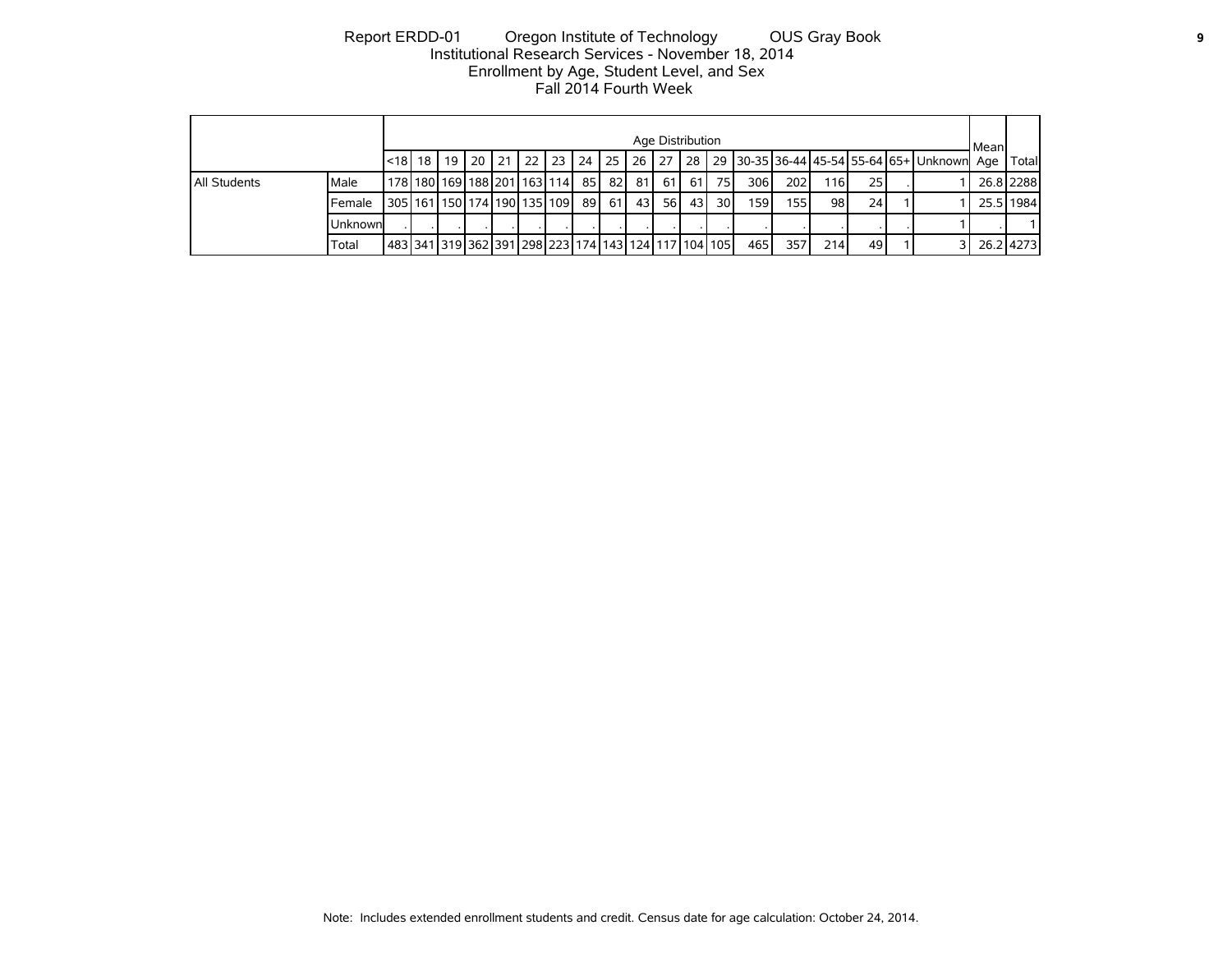# Report ERDD-02 Oregon Institute of Technology OUS Gray Book **10** Institutional Research Services - November 18, 2014 Geographic Distribution by Oregon County or Home State or Country and Student Level Fall 2014 Fourth Week

|        |                          |                |                         |                | Undergrad      |                      |              | Graduate             |                         |                | NU, NG         | Grand          |
|--------|--------------------------|----------------|-------------------------|----------------|----------------|----------------------|--------------|----------------------|-------------------------|----------------|----------------|----------------|
|        |                          | Fresh          | Soph                    | Junior         | Senior         | Pstbac               |              | <b>Totall Mstrs</b>  | Total                   | <b>NU</b>      | Total          | Total          |
| Oregon | <b>Baker County</b>      | 3              | $\overline{2}$          | 1              | $\overline{2}$ |                      | 8            |                      |                         |                |                | 8              |
|        | <b>Benton County</b>     | 4              | 5                       | 11             | 15             | 6                    | 41           |                      |                         | $\overline{2}$ | $\overline{2}$ | 43             |
|        | <b>Clackamas County</b>  | 29             | 30                      | 43             | 87             | 20                   | 209          | 2                    | 2                       | 86             | 86             | 297            |
|        | Clatsop County           | 3              | 5                       | 4              | 10             |                      | 22           |                      |                         | $\mathbf{1}$   | 1              | 23             |
|        | Columbia County          | 5              | 6                       | 10             | 7              | 1                    | 29           |                      |                         | 35             | 35             | 64             |
|        | Coos County              | 6              | 6                       | 14             | 18             | $\mathbf{1}$         | 45           |                      |                         | 3              | 3              | 48             |
|        | Crook County             | $\overline{2}$ | 6                       | 1              | 5              | 1                    | 15           | $\ddot{\phantom{0}}$ |                         | 37             | 37             | 52             |
|        | Curry County             | 3              | 6                       | 7              | 3              |                      | 19           | 1                    | 1                       | 2              | 2              | 22             |
|        | Deschutes County         | 29             | 19                      | 22             | 41             | 6                    | 117          |                      |                         | 37             | 37             | 154            |
|        | Douglas County           | 10             | 13                      | 22             | 42             | $\overline{2}$       | 89           |                      |                         | 3              | 3              | 92             |
|        | <b>Grant County</b>      |                |                         | $\overline{2}$ | $\overline{2}$ | $\ddot{\phantom{0}}$ | 4            |                      |                         |                |                | 4              |
|        | Harney County            |                | $\mathbf{1}$            |                |                |                      | $\mathbf{1}$ |                      |                         | $\mathbf{1}$   | 1              | $\mathbf 2$    |
|        | <b>Hood River County</b> |                | $\overline{2}$          | 3              | 4              | 4                    | 13           |                      |                         |                |                | 13             |
|        | Jackson County           | 53             | 37                      | 44             | 74             | 3                    | 211          | 3                    | 3                       | 3              | 3              | 217            |
|        | Jefferson County         | 3              | 4                       | 2              | $\overline{4}$ |                      | 13           |                      |                         | $\overline{2}$ | $\overline{2}$ | 15             |
|        | Josephine County         | 14             | 9                       | 22             | 34             | 4                    | 83           |                      |                         | 1              | 1              | 84             |
|        | Klamath County           | 78             | 96                      | 120            | 163            | 19                   | 476          |                      |                         | 219            | 219            | 695            |
|        | Lake County              | 5              | 4                       | 3              | $\overline{2}$ | 1                    | 15           |                      |                         | 47             | 47             | 62             |
|        | Lane County              | 27             | 23                      | 24             | 57             | 6                    | 137          | 3                    | 3                       | 8              | 8              | 148            |
|        | Lincoln County           | 1              |                         | 1              | 4              |                      | 6            |                      | $\cdot$                 | $\overline{2}$ | $\overline{2}$ | 8              |
|        | Linn County              | 8              | 8                       | 12             | 24             | 1                    | 53           |                      | $\cdot$                 | 3              | 3              | 56             |
|        | Malheur County           | 1              |                         |                | 3              |                      | 4            |                      |                         | 1              | 1              | 5              |
|        | <b>Marion County</b>     | 13             | 35                      | 29             | 69             | 3                    | 149          | 3                    | 3                       | 10             | 10             | 162            |
|        | Morrow County            |                | $\overline{\mathbf{4}}$ |                | 4              |                      | 8            |                      |                         |                |                | 8              |
|        | Multnomah County         | 20             | 24                      | 39             | 138            | 47                   | 268          | 6                    | 6                       | 9              | 9              | 283            |
|        | Polk County              | 7              | 11                      | 10             | 18             | 1                    | 47           | 1                    | $\mathbf{1}$            | 1              | $\mathbf{1}$   | 49             |
|        | Sherman County           | 1              |                         |                |                |                      | $\mathbf{1}$ |                      |                         |                |                | 1              |
|        | <b>Tillamook County</b>  | $\mathbf{1}$   | 1                       | 3              | 3              |                      | 8            |                      |                         |                |                | 8              |
|        | Umatilla County          | 4              | $\overline{7}$          | 8              | 15             | $\overline{2}$       | 36           | $\overline{2}$       | $\overline{2}$          |                |                | 38             |
|        | Union County             | $\overline{2}$ | 3                       | 6              | 5              |                      | 16           | $\cdot$              | $\cdot$                 | 47             | 47             | 63             |
|        | <b>Wallowa County</b>    |                |                         |                | $\overline{2}$ | 2                    | 4            | $\cdot$              | $\cdot$                 | 3              | 3              | $\overline{7}$ |
|        | <b>Wasco County</b>      | 4              | 6                       | 4              | 3              |                      | 17           |                      |                         |                |                | 17             |
|        | <b>Washington County</b> | 67             | 38                      | 57             | 136            | 39                   | 337          | 4                    | $\overline{\mathbf{4}}$ | 65             | 65             | 406            |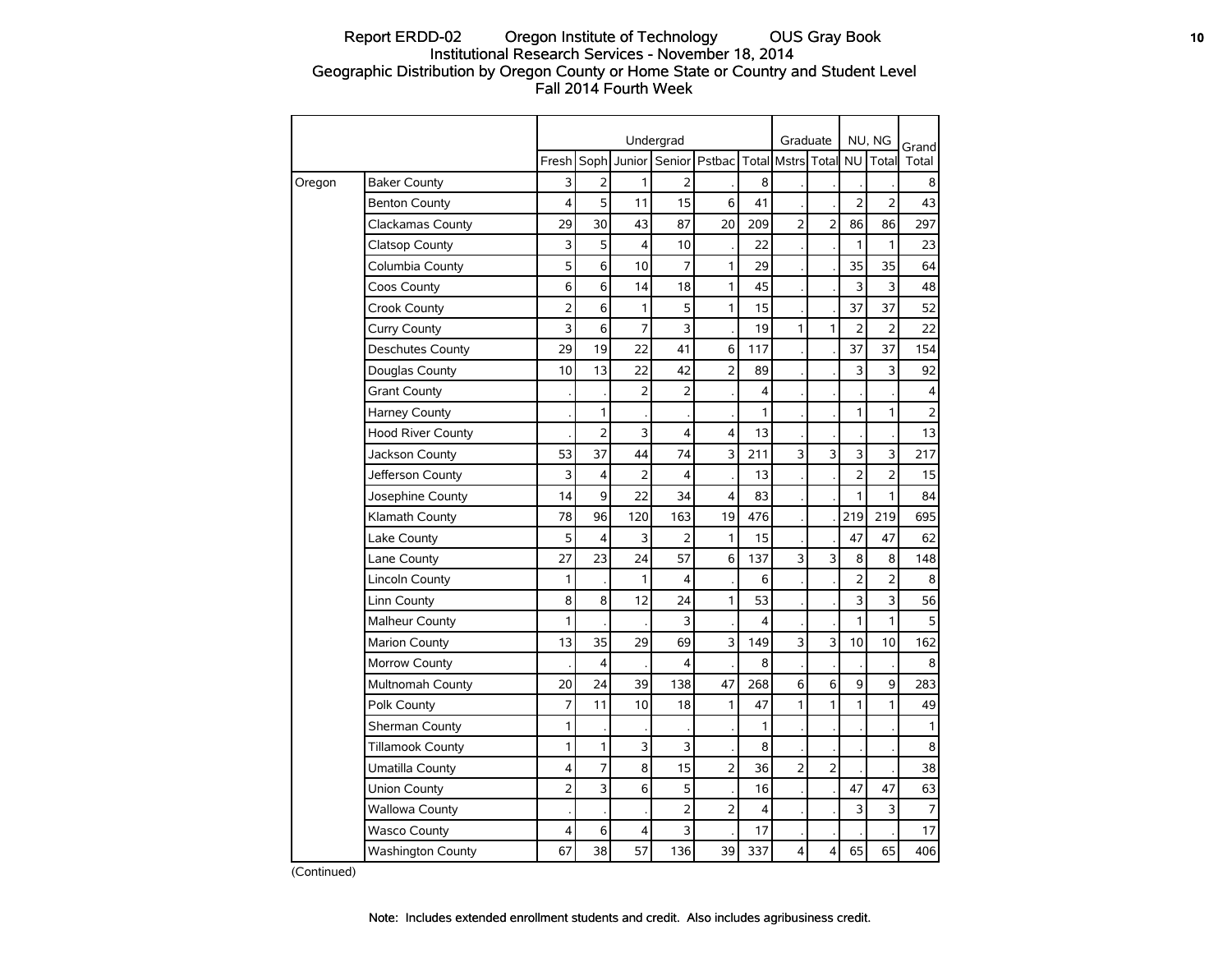# Report ERDD-02 Oregon Institute of Technology OUS Gray Book **11** Institutional Research Services - November 18, 2014 Geographic Distribution by Oregon County or Home State or Country and Student Level Fall 2014 Fourth Week

|                       |                               |     |                 |     | Undergrad                |                                     |          | Graduate |                |     | NU, NG          | Grandl |
|-----------------------|-------------------------------|-----|-----------------|-----|--------------------------|-------------------------------------|----------|----------|----------------|-----|-----------------|--------|
|                       |                               |     |                 |     | Fresh Soph Junior Senior | Pstbac   Total   Mstrs   Total   NU |          |          |                |     | Total           | Total  |
| Oregon                | <b>Wheeler County</b>         |     |                 |     |                          |                                     |          |          |                |     |                 |        |
|                       | Yamhill County                | 7   | 10 <sup>1</sup> | 13  | 20 <sup>1</sup>          | 2                                   | 52       | 1        | 1              |     |                 | 53     |
|                       | Subtotal                      | 410 | 422             | 537 | 1014                     | 171                                 | 2554     | 26       | 26             | 628 | 628             | 3208   |
| Non-Oregon Washington |                               | 16  | 22              | 41  | 114                      | 54                                  | 247      | 6        | 6              | 63  | 63              | 316    |
|                       | California                    | 31  | 46              | 65  | 139                      | 17                                  | 298      | 3        | 3              | 18  | 18 <sup>1</sup> | 319    |
|                       | Idaho                         | 6   | 7               | 4   | 12                       |                                     | 29       |          |                | 2   | 2               | 31     |
|                       | Alaska                        | 5   | 2               | 7   | 7                        | 1                                   | 22       |          |                | 2   | 2               | 24     |
|                       | Hawaii                        | 16  | 11              | 9   | 12                       | $\overline{2}$                      | 50       | 2        | 2              |     |                 | 53     |
|                       | Other States / US Territories | 15  | 18              | 40  | 135                      | 14                                  | 222      | 7        | $\overline{7}$ | 42  | 42              | 271    |
|                       | Foreign Country, Nonres Alien | 5   | 7               | 9   | 11                       | 1                                   | 33       | 9        | 9              |     |                 | 43     |
|                       | Unknown                       |     |                 |     | 2                        |                                     | 4        | 2        | $\overline{2}$ | 2   | 2               | 8      |
|                       | Subtotal                      | 95  | 114             | 175 | 432                      | 89                                  | 905      | 29       | 29             | 131 | 131             | 1065   |
| Total                 |                               | 505 | 536             | 712 | 1446                     |                                     | 260 3459 | 55       | 55 l           | 759 | 759             | 4273   |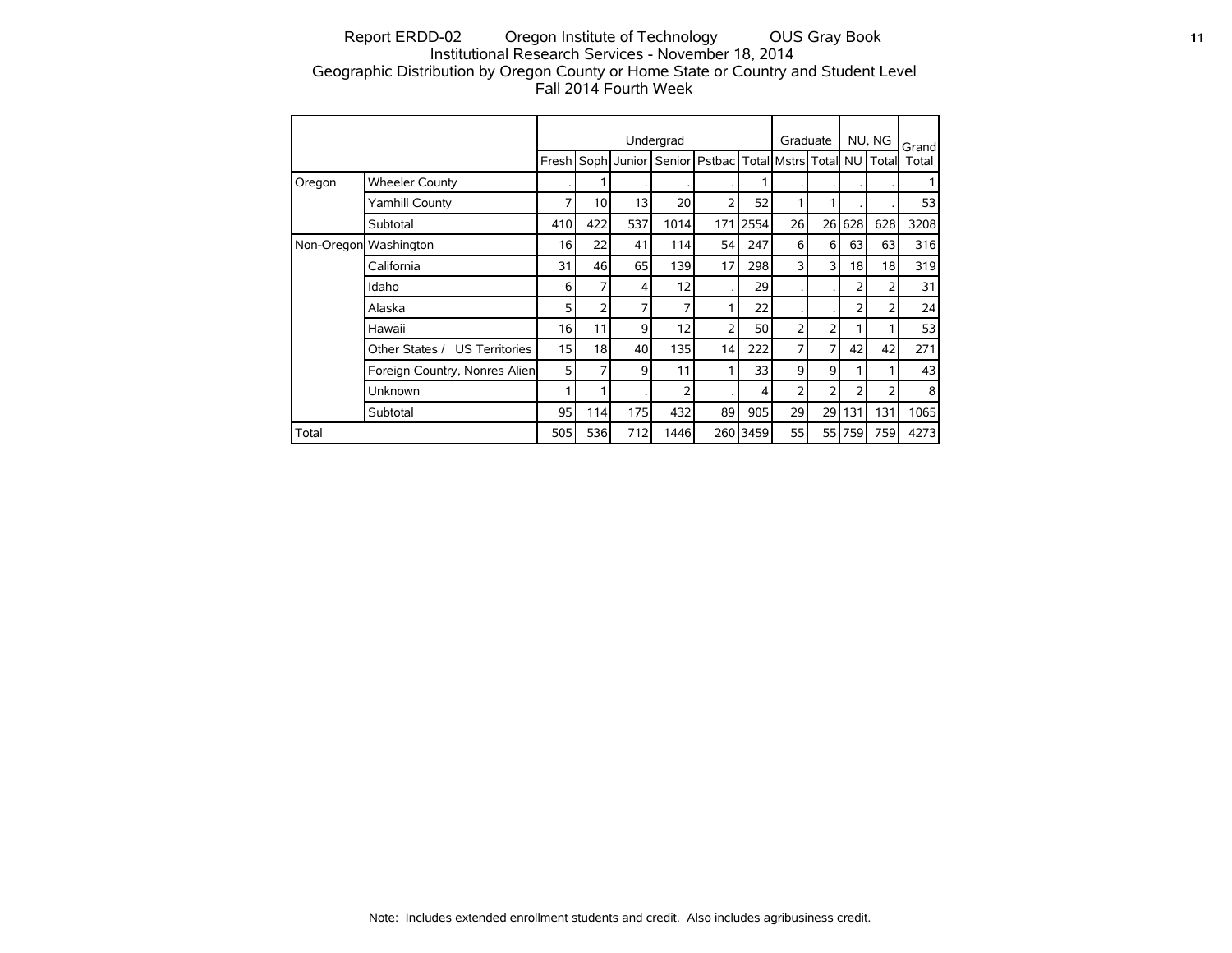#### Report ERDD-03 Oregon Institute of Technology OUS Gray Book **12** Institutional Research Services - November 18, 2014 Enrollment by Ethnicity, Fee Status, and Student Level Fall 2014 Fourth Week

|                    |                  |         |                |                |                         |                                  |                        |              |                          |                |                        |                                      |                         |                         | Ethnicity       |                |                          |                                 |                       |                  |                                            |                          |                 |              |      |                  |                      |                |                 |                   |              |
|--------------------|------------------|---------|----------------|----------------|-------------------------|----------------------------------|------------------------|--------------|--------------------------|----------------|------------------------|--------------------------------------|-------------------------|-------------------------|-----------------|----------------|--------------------------|---------------------------------|-----------------------|------------------|--------------------------------------------|--------------------------|-----------------|--------------|------|------------------|----------------------|----------------|-----------------|-------------------|--------------|
|                    |                  |         | Alien          | Nonresident    |                         | Race and<br>Ethnicity<br>unknown |                        |              | Hispanics of<br>any race |                |                        | Am.<br>Indian or AK<br><b>Native</b> |                         |                         | Asian           |                |                          | Black or<br>African<br>American |                       |                  | <b>Native</b><br>Hawaiian or<br>Pacific Is |                          |                 | White        |      |                  | Two or more<br>races |                |                 | <b>Fee Status</b> |              |
|                    |                  |         | <b>Nres</b>    | All            |                         | <b>Res</b> Nres                  | All                    |              | Res Nres                 | All            |                        | Res Nres All                         |                         |                         | <b>Res</b> Nres |                |                          | All Res Nres All                |                       |                  | Res Nres All                               |                          | Res Nres        |              | All  |                  | Res Nres             | All            |                 | Res Nres          | Total        |
| Undergrad Freshman |                  | Male    |                | $\overline{4}$ | 8                       |                                  | 9                      | 25           | 5                        | 30             | $\overline{2}$         |                                      | $\overline{2}$          | 11                      | 8 <sup>1</sup>  | 19             | $\overline{2}$           | $\overline{2}$                  | $\boldsymbol{\Delta}$ |                  | 2                                          | 3                        | 157             | 39           | 196  | 12               | $\overline{7}$       | 19             | 218             | 68                | 286          |
|                    |                  | Female  |                | 1              | $\overline{2}$          |                                  | 3                      | 24           | 3                        | 27             | $\overline{2}$         |                                      | $\overline{3}$          | 8 <sup>1</sup>          | $\overline{3}$  | 11             | 3                        | 1                               | $\overline{4}$        |                  |                                            | -1                       | 131             | 19           | 150  | 16               | $\overline{3}$       | 19             | 186             | 33                | 219          |
|                    |                  | All     | 5              | 5              | 10                      | 2                                | 12                     | 49           | 8                        | 57             | $\boldsymbol{\Lambda}$ |                                      | 5                       | 19                      | 11              | 30             | 5                        | 3                               | 8                     |                  | ٦                                          | Δ                        | 288             | 58           | 346  | 28               | 10                   | 38             | 404             | 101               | 505          |
|                    | Sophomore        | Male    | 6              | 6              | 3                       |                                  | 3                      | 16           | 5                        | 21             | $\boldsymbol{\Lambda}$ |                                      | 5                       | 7                       | $\overline{7}$  | 14             | 5                        | $\overline{2}$                  | $\overline{7}$        |                  |                                            | $\overline{2}$           | 176             | 46           | 222  | 12               | 5 <sup>1</sup>       | 17             | 224             | 73                | 297          |
|                    |                  | Female  |                | $\overline{1}$ | $\overline{1}$          |                                  | $\overline{2}$         | 19           | 6                        | 25             | 6                      |                                      | $\overline{7}$          | 5                       | $\Delta$        | $\overline{9}$ | $\overline{1}$           |                                 | $\mathbf{1}$          |                  |                                            |                          | 164             | 19           | 183  | 10               |                      | 11             | 206             | 33                | 239          |
|                    |                  | l All   | 7 <sup>1</sup> | $\overline{7}$ | $\overline{\mathbf{A}}$ |                                  | 5                      | 35           | 11                       | 46             | 10                     | $\overline{2}$                       | 12                      | 12                      | 11              | 23             | 6                        | $\overline{2}$                  | 8                     |                  |                                            | $\overline{2}$           | 340             | 65           | 405  | 22               | 6                    | 28             | 430             | 106               | 536          |
|                    | Junior           | Male    | $6 \mid$       | 6              | 11                      |                                  | 12                     | 27           | 12                       | 39             | -1                     | $\overline{2}$                       | $\overline{3}$          | 13                      | 1               | 14             | $\boldsymbol{\Lambda}$   | $\overline{2}$                  | 6                     | $\overline{2}$   |                                            | 3                        | 220             | 58           | 278  | 11               | $\overline{7}$       | 18             | 289             | 90                | 379          |
|                    |                  | Female  | 3              | 3              | 5                       |                                  | 6                      | 21           |                          | 28             | 6                      |                                      | 6                       | 15                      | $\overline{2}$  | 17             |                          |                                 |                       | 3                |                                            | 3                        | 215             | 35           | 250  | 14               | 6                    | 20             | 279             | 54                | 333          |
|                    |                  | l All   | $\overline{9}$ | 9              | 16                      | $\overline{z}$                   | 18                     | 48           | 19                       | 67             | $\overline{7}$         | $\overline{2}$                       | 9                       | 28                      | $\overline{3}$  | 31             | $\boldsymbol{\Delta}$    | $\overline{2}$                  | 6                     | 5                |                                            | 6                        | 435             | 93           | 528  | 25               | 13                   | 38             | 568             | 144               | 712          |
|                    | Senior           | Male    |                | 7              | 22                      | q                                | 31                     | 37           | 19                       | 56             | 10                     |                                      | 12                      | 31                      | 22              | 53             | 5                        | 10                              | 15                    | 3                |                                            | 5                        | 482             | 116          | 598  | 28               | 9                    | 37             | 618             | 196               | 814          |
|                    |                  | Female  | 4              | $\overline{A}$ | 18                      | $\overline{ }$                   | 25                     | 29           | 14                       | 43             | 5                      | $\overline{2}$                       | $\overline{7}$          | 33                      | 10              | 43             | $\mathbf{1}$             | 9                               | 10                    | $\boldsymbol{4}$ |                                            | 5                        | 338             | 131          | 469  | 19               | $\overline{7}$       | 26             | 447             | 185               | 632          |
|                    |                  | All     | 11             | 11             | 40                      | 16                               | 56                     | 66           | 33                       | 99             | 15                     |                                      | 4 19                    | 64                      | 32              | 96             | 6                        | 19                              | 25                    | $\overline{7}$   | 31                                         | 10                       | 820             | 247          | 1067 | 47               | 16                   | 63             | 1065            | 381               | 1446         |
|                    | Postbac UGI Male |         |                | $\mathbf{1}$   | 6                       |                                  | 10                     | 3            | 3                        | 6              |                        |                                      |                         | 5                       | 6               | 11             | 1                        |                                 | $\overline{2}$        |                  |                                            | -1                       | 83              | 38           | 121  | $\overline{2}$   | $\overline{4}$       | 6              | 100             | 58                | 158          |
|                    |                  | Female  |                |                | 6                       |                                  | $\overline{7}$         | 8            |                          | 9              |                        |                                      |                         | $\mathsf{g}$            | $\overline{3}$  | 12             |                          |                                 |                       | $\overline{1}$   |                                            | $\overline{\phantom{a}}$ | 50 <sup>1</sup> | 20           | 70   | 2 <sup>1</sup>   | $\mathbf{1}$         | $\overline{3}$ | 76              | 26                | 102          |
|                    |                  | All     |                | 1              | 12                      | 5                                | 17                     | 11           | 4                        | 15             |                        |                                      |                         | 14                      | $\overline{9}$  | 23             | $\overline{\phantom{a}}$ | 1                               | $\overline{2}$        |                  |                                            | $\overline{2}$           | 133             | 58           | 191  | $\boldsymbol{4}$ | 5                    | 9              | 176             | 84                | 260          |
|                    | Subtotal         | Male    | 24             | 24             | 50                      | 15                               | 65                     | 108          |                          | 44 152         | 17                     | 5 <sup>1</sup>                       | 22                      | 67                      |                 | 44 111         | 17                       | 17                              | 34                    | $\overline{7}$   | 7 <sup>1</sup>                             | 14                       | 1118            | 297          | 1415 | 65               | 32                   | 97             | 1449            | 485               | 1934         |
|                    |                  | Female  | 9              | 9              | 32                      | 11                               | 43                     | 101          | 31                       | 132            | 19                     | 4                                    | 23                      | 70                      | 22              | 92             | 5                        | 10                              | 15                    | 8                | $\mathcal{P}$                              | 10                       | 898             | 224          | 1122 | 61               | 18                   | 79             | 1194            | 331               | 1525         |
|                    |                  | All     | 33             | 33             | 82                      | 26                               | 108                    | 209          |                          | 75 284         | 36                     | $\overline{9}$                       |                         | 45 137                  | 66              | 203            | 22                       | 27                              | 49                    | 15               | 9                                          | 24                       | 2016            | 521          | 2537 | 126              | 50 <sup>1</sup>      | <b>176</b>     | 2643            | 816               | 3459         |
| Graduate           | <b>Masters</b>   | Male    | 8 <sup>1</sup> | 8              | $\overline{2}$          | $\overline{z}$                   | $\boldsymbol{\Lambda}$ |              |                          |                |                        |                                      | $\overline{1}$          | $\overline{3}$          | $\mathbf{1}$    | $\overline{4}$ |                          |                                 |                       | $\overline{1}$   |                                            | -1                       | 12              | 11           | 23   |                  |                      |                | 19              | 23                | 42           |
|                    |                  | Female  |                | $\mathbf{1}$   | $\overline{2}$          |                                  | $\overline{2}$         | $\mathbf{1}$ |                          | -1             |                        |                                      |                         |                         | $\overline{1}$  | -1             |                          |                                 |                       |                  |                                            |                          | $\overline{7}$  | $\mathbf{1}$ | 8    |                  |                      |                | 10 <sup>1</sup> | $\overline{3}$    | 13           |
|                    |                  | All     | $\overline{9}$ | 9              | $\overline{4}$          | $\overline{\phantom{a}}$         | 6                      | $\mathbf{1}$ |                          | $\overline{1}$ |                        |                                      | $\overline{1}$          | $\overline{3}$          | $\overline{2}$  | 5 <sup>1</sup> |                          |                                 |                       | $\overline{1}$   |                                            | -1                       | 19              | 12           | 31   |                  |                      |                | 29              | 26                | 55           |
|                    | Subtotal         | Male    | 8 <sup>1</sup> | 8              | $\overline{2}$          | $\overline{2}$                   | $\overline{4}$         |              |                          |                |                        |                                      | $\overline{1}$          | $\mathbf{3}$            | $\mathbf{1}$    | $\overline{4}$ |                          |                                 |                       | $\overline{1}$   |                                            | $\overline{1}$           | 12              | 11           | 23   |                  |                      | $\mathbf{1}$   | 19              | 23                | 42           |
|                    |                  | Female  |                | $\overline{1}$ | $\overline{2}$          |                                  | $\overline{2}$         | $\mathbf{1}$ |                          | $\overline{1}$ |                        |                                      |                         |                         | $\mathbf{1}$    | $\mathbf{1}$   |                          |                                 |                       |                  |                                            |                          | $\overline{7}$  | $\mathbf{1}$ | 8    |                  |                      |                | 10              | $\overline{3}$    | 13           |
|                    |                  | All     | $\overline{9}$ | 9              | $\overline{4}$          | $\overline{z}$                   | 6                      | $\mathbf{1}$ |                          | $\overline{1}$ |                        |                                      | $\overline{1}$          | $\overline{\mathbf{3}}$ | $\overline{2}$  | 5 <sup>1</sup> |                          |                                 |                       | $\mathbf{1}$     |                                            | -1                       | 19              | 12           | 31   |                  |                      | -1             | 29              | 26                | 55           |
| NU, NG             | Nonadm UG Male   |         |                | $\overline{1}$ | 11                      | 5                                | 16                     | 19           | 8                        | 27             | $\overline{3}$         |                                      | $\overline{3}$          | $\mathsf{g}$            | $6 \mid$        | 15             |                          | 5                               | 5                     |                  |                                            |                          | 168             | 60           | 228  | 11               | $6 \mid$             | 17             | 221             | 91                | 312          |
|                    |                  | Female  |                |                | 17                      | 5                                | 22                     | 39           | 6                        | 45             |                        |                                      |                         | $\overline{7}$          | 4               | 11             | 3                        | 1                               | $\boldsymbol{\Delta}$ | $\mathbf{1}$     |                                            | $\overline{2}$           | 287             | 55           | 342  | 14               | 6                    | 20             | 368             | 78                | 446          |
|                    |                  | Unknowr |                |                |                         |                                  |                        |              |                          |                |                        |                                      |                         |                         |                 |                |                          |                                 |                       |                  |                                            |                          |                 |              |      |                  |                      |                |                 |                   | $\mathbf{1}$ |
|                    |                  | All     |                | $\mathbf{1}$   | 28                      | 10                               | 38                     | 58           | 14                       | 72             | 3                      |                                      | $\overline{\mathbf{3}}$ | 16                      | 10              | 26             | $\overline{3}$           | 6                               | 9                     |                  |                                            | $\overline{2}$           | 456             | 115          | 571  | 25               | 12                   | 37             | 590             | 169               | 759          |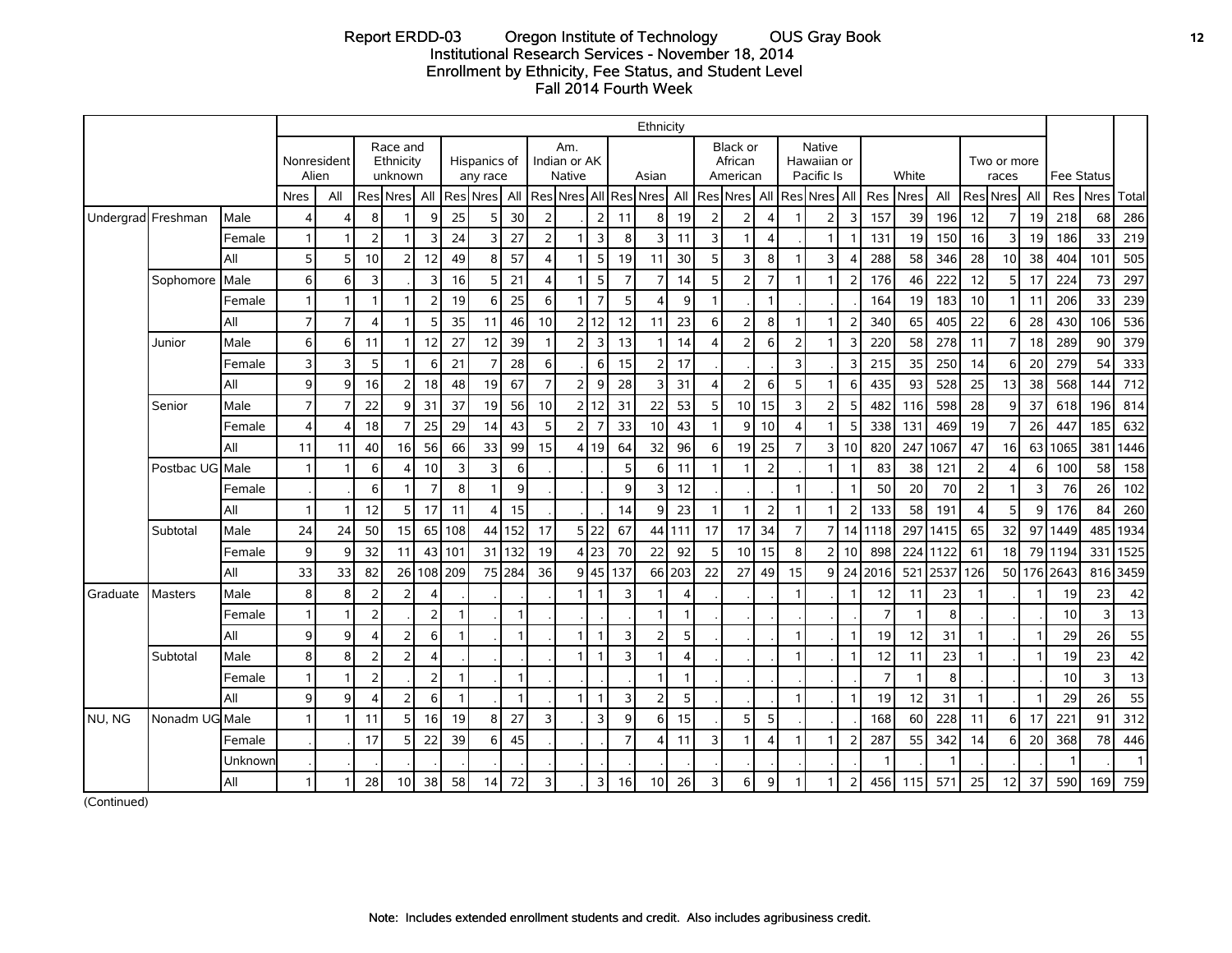#### Report ERDD-03 Oregon Institute of Technology OUS Gray Book **13** Institutional Research Services - November 18, 2014 Enrollment by Ethnicity, Fee Status, and Student Level Fall 2014 Fourth Week

|                      |          |         |                 |                 |     |                                                      |      |            |                          |        |           |                               |                |           | Ethnicity       |        |                 |                                 |      |    |                                     |    |                                               |       |              |                 |                       |                 |             |                       |          |
|----------------------|----------|---------|-----------------|-----------------|-----|------------------------------------------------------|------|------------|--------------------------|--------|-----------|-------------------------------|----------------|-----------|-----------------|--------|-----------------|---------------------------------|------|----|-------------------------------------|----|-----------------------------------------------|-------|--------------|-----------------|-----------------------|-----------------|-------------|-----------------------|----------|
| Nonresident<br>Alien |          |         |                 |                 |     | Race and<br>Ethnicity<br>unknown                     |      |            | Hispanics of<br>any race |        |           | Am.<br>Indian or AK<br>Native |                |           | Asian           |        |                 | Black or<br>African<br>American |      |    | Native<br>Hawaiian or<br>Pacific Is |    |                                               | White |              |                 | Two or more<br>races  |                 | Fee Status  |                       |          |
|                      |          |         | <b>Nres</b>     | All             |     | ResNres  All   ResNres  All   ResNres  All   ResNres |      |            |                          |        |           |                               |                |           |                 |        |                 |                                 |      |    |                                     |    | All  Res Nres  All  Res Nres  All   Res  Nres |       | All          |                 | <b>IResINresI All</b> |                 |             | Res Nres   Total      |          |
| NU, NG               | Subtotal | Male    |                 |                 | 11  |                                                      | 16 I | 19         |                          | 27     |           |                               | $\overline{3}$ | 9         | 6               | 15     |                 |                                 |      |    |                                     |    | 168                                           | 60    | 228          | 11 <sup>1</sup> | 6 I                   | 17 <sup>1</sup> | 221         | 91                    | 312      |
|                      |          | Female  |                 |                 | 17  |                                                      | 22   | 39         |                          | 45     |           |                               |                |           | 4               | 11     | 31              |                                 |      |    |                                     | 21 | 287                                           | -55 I | 342          | 14              | 6 I                   | 20 l            | 368I        | 78I                   | 446      |
|                      |          | Unknown |                 |                 |     |                                                      |      |            |                          |        |           |                               |                |           |                 |        |                 |                                 |      |    |                                     |    |                                               |       |              |                 |                       |                 |             |                       |          |
|                      |          | l All   |                 |                 | 28  | 10 I                                                 | 38 l | 58         | 14 <sub>1</sub>          | 72I    |           |                               | $\overline{3}$ | 16        | 10 <sup>1</sup> | 26     | 31              | 6 I                             | 9    |    |                                     | 21 | 456 l                                         | 115   | 571          | 25 <sub>l</sub> | 12 <sub>l</sub>       | 37 I            | 590 l       | 169 l                 | 759      |
| <b>All Students</b>  |          | Male    | 33              | 33              | 63  | 22                                                   |      | 85 127     |                          | 52 179 | <b>20</b> |                               | $6 26 $        | 79        |                 | 51 130 | 17 <sup>1</sup> | 22                              | 39 l | 81 |                                     |    | 15 1298                                       |       | 368 1666     | 77 I            |                       |                 | 38 115 1689 |                       | 599 2288 |
|                      |          | Female  | 10 <sup>1</sup> | 10 <sup>1</sup> | 51  | 16 I                                                 |      | 67 141     |                          | 37 178 | - 19 I    |                               | 4 23           | 77        |                 | 27 104 | 8               | 11                              | 19 I | 9  | 3 I                                 |    | 12111921 280114721                            |       |              | 75 I            | 24                    |                 | 99 1572     |                       | 412 1984 |
|                      |          | Unknown |                 |                 |     |                                                      |      |            |                          |        |           |                               |                |           |                 |        |                 |                                 |      |    |                                     |    |                                               |       |              |                 |                       |                 |             |                       |          |
|                      |          | Total   | 43              | 43 <sub>l</sub> | 114 |                                                      |      | 38 152 268 |                          | 89 357 | 39        |                               |                | 10 49 156 |                 | 78 234 | 25 l            | 33                              | 58   | 17 |                                     |    | 10 27 2491                                    |       | 648 3139 152 |                 |                       |                 |             | 62 214 3262 1011 4273 |          |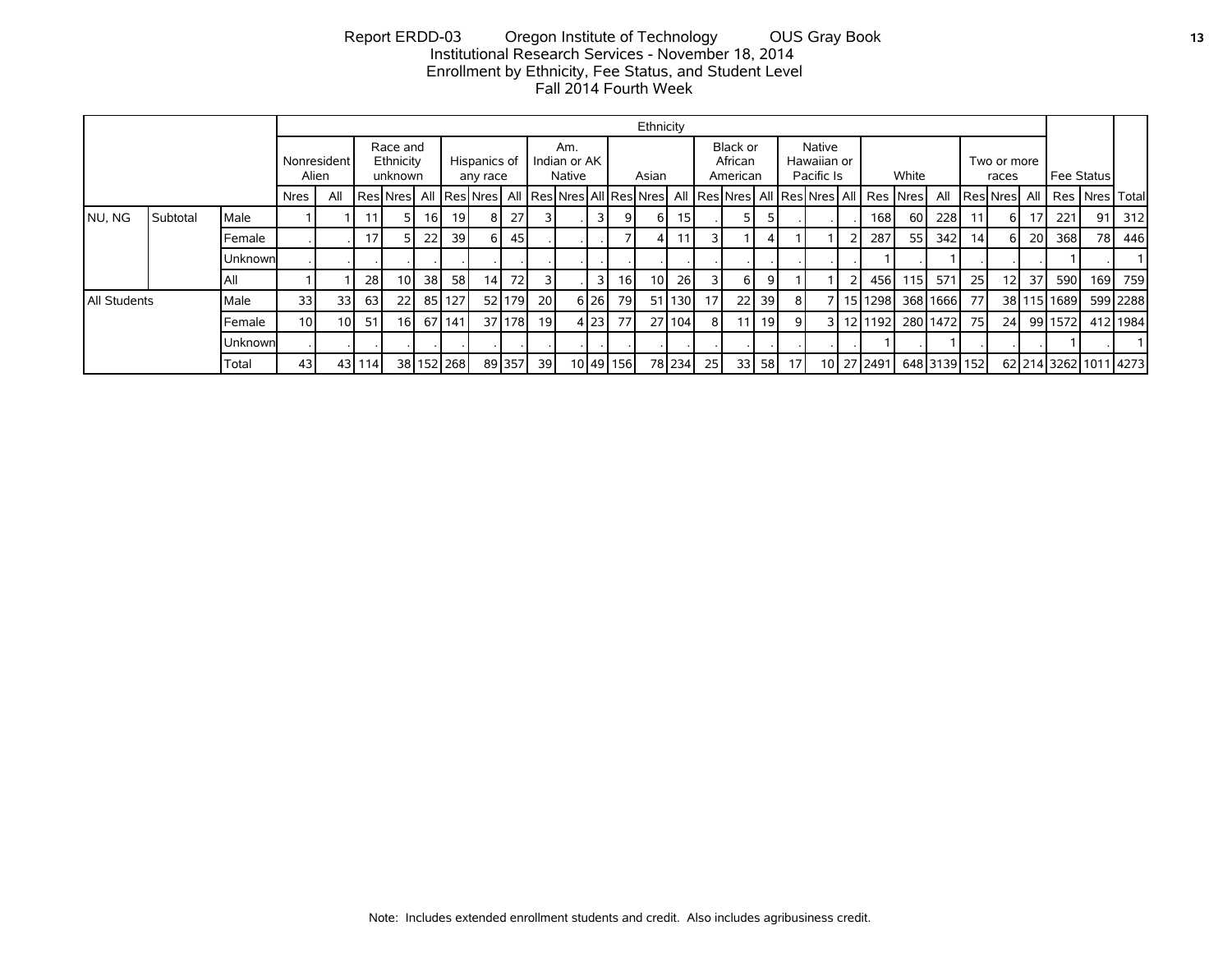# Report ERDD-04 Oregon Institute of Technology OUS Gray Book **14** Institutional Research Services - November 18, 2014 Enrollment by Ethnicity, Oregon Residence Code, and Student Level Fall 2014 Fourth Week

|                    |                 |         | Ethnicity      |                |                         |                |                                                          |     |                          |     |                  |                                      |                |                |                             |              |                |                                 |                         |                         |                                     |                 |      |       |          |                       |                      |        |      |           |              |
|--------------------|-----------------|---------|----------------|----------------|-------------------------|----------------|----------------------------------------------------------|-----|--------------------------|-----|------------------|--------------------------------------|----------------|----------------|-----------------------------|--------------|----------------|---------------------------------|-------------------------|-------------------------|-------------------------------------|-----------------|------|-------|----------|-----------------------|----------------------|--------|------|-----------|--------------|
|                    |                 |         |                |                |                         |                | Race and<br>Nonresident<br>Ethnicity<br>Alien<br>unknown |     | Hispanics of<br>any race |     |                  | Am.<br>Indian or AK<br><b>Native</b> |                |                | Asian                       |              |                | Black or<br>African<br>American |                         |                         | Native<br>Hawaiian or<br>Pacific Is |                 |      | White |          |                       | Two or more<br>races |        |      | Residency |              |
|                    |                 |         | <b>Nres</b>    | All            |                         | Res Nres       | All                                                      |     | Res Nres                 | All |                  |                                      |                |                | Res Nres All Res Nres   All |              |                | Res Nres  AII                   |                         |                         | Res Nres All                        |                 | Res  | Nres  | All      |                       | Res Nres             | All    | Res  | Nres      | Total        |
| Undergrad Freshman |                 | Male    |                | $\overline{4}$ | 8                       |                | $\mathsf{Q}$                                             | 25  |                          | 30  | $\overline{2}$   |                                      | 2              | 11             | 8 <sup>1</sup>              | 19           | $\overline{2}$ | 2                               | $\overline{4}$          |                         | $\overline{2}$                      | 3               | 157  | 39    | 196      | 12                    | 7                    | 19     | 218  | 68        | 286          |
|                    |                 | Female  |                | $\mathbf{1}$   | $\overline{2}$          |                | 3                                                        | 23  |                          | 27  | $\overline{2}$   |                                      | $\overline{3}$ | 8              | $\overline{3}$              | 11           | 3              |                                 | $\overline{\mathbf{4}}$ |                         |                                     |                 | 130  | 20    | 150      | 16                    | 3                    | 19     | 184  | 35        | 219          |
|                    |                 | All     | 5              | 5              | 10                      |                | 12                                                       | 48  | q                        | 57  | $\boldsymbol{4}$ |                                      | 5 <sup>1</sup> | 19             | 11                          | 30           | 5              | 3                               | $\bf 8$                 |                         | 3                                   |                 | 287  | 59    | 346      | 28                    | 10                   | 38     | 402  | 103       | 505          |
|                    | Sophomore       | Male    | 6              | 6              | 3                       |                | 3                                                        | 14  |                          | 21  | $\overline{4}$   |                                      | 5 <sup>1</sup> | $\overline{7}$ | $\overline{7}$              | 14           | 5              | $\overline{2}$                  | $\overline{7}$          | 1                       |                                     | $\overline{2}$  | 171  | 51    | 222      | 12                    | 5                    | 17     | 217  | 80        | 297          |
|                    |                 | Female  |                | $\mathbf{1}$   | 1                       |                | $\overline{2}$                                           | 17  | 8                        | 25  | 6                |                                      | $\overline{7}$ | 5              | 4                           | $\mathbf{9}$ | $\mathbf{1}$   |                                 | $\mathbf{1}$            |                         |                                     |                 | 161  | 22    | 183      | 9                     | $\overline{2}$       | 11     | 200  | 39        | 239          |
|                    |                 | All     | $\overline{7}$ | $\overline{7}$ | $\overline{\mathbf{A}}$ |                | 5                                                        | 31  | 15                       | 46  | 10               |                                      | 2 12           | 12             | 11                          | 23           | 6              | $\overline{2}$                  | 8 <sup>1</sup>          |                         |                                     |                 | 332  | 73    | 405      | 21                    | $\overline{7}$       | 28     | 417  | 119       | 536          |
|                    | Junior          | Male    | $6 \mid$       | 6              | 10                      | $\overline{2}$ | 12                                                       | 27  | 12                       | 39  | $\overline{1}$   | 2 <sub>1</sub>                       | $\overline{3}$ | 13             |                             | 14           | $\overline{4}$ | $\overline{2}$                  | 6                       | $\overline{2}$          |                                     | 3               | 210  | 68    | 278      | 9                     | 9                    | 18     | 276  | 103       | 379          |
|                    |                 | Female  | $\overline{3}$ | 3              | 5                       |                | 6                                                        | 19  | 9                        | 28  | 6                |                                      | $6 \mid$       | 15             | 2                           | 17           |                |                                 |                         | 3                       |                                     | Р               | 200  | 50    | 250      | 13                    | 7                    | 20     | 261  | 72        | 333          |
|                    |                 | All     | $\mathbf{9}$   | 9              | 15                      | 3              | 18                                                       | 46  | 21                       | 67  | $\overline{7}$   | 2 <sub>1</sub>                       | 9 <sub>l</sub> | 28             | $\overline{3}$              | 31           | $\overline{4}$ | $\overline{2}$                  | 6                       | 5                       |                                     | 6               | 410  | 118   | 528      | 22                    | 16                   | 38     | 537  | 175       | 712          |
|                    | Senior          | Male    | $\overline{7}$ | $\overline{7}$ | 22                      | 9              | 31                                                       | 34  | 22                       | 56  | 10               | 21                                   | 12             | 31             | 22                          | 53           | 5              | 10                              | 15                      | 3                       | $\overline{2}$                      | 5               | 463  | 135   | 598      | 26                    | 11                   | 37     | 594  | 220       | 814          |
|                    |                 | Female  |                | $\overline{4}$ | 18                      | $\overline{7}$ | 25                                                       | 26  | 17                       | 43  | 5                | 2 <sup>1</sup>                       | $\overline{z}$ | 32             | 11                          | 43           | $\mathbf{1}$   | 9                               | 10                      | $\overline{\mathbf{A}}$ |                                     | 5               | 316  | 153   | 469      | 17                    | 9                    | 26     | 419  | 213       | 632          |
|                    |                 | All     | 11             | 11             | 40                      | 16             | 56                                                       | 60  | 39                       | 99  | 15               |                                      | 4 19           | 63             | 33                          | 96           | $6 \mid$       | 19                              | 25                      | $\overline{7}$          | 31                                  | 10 <sup>1</sup> | 779  | 288   | 1067     | 43                    | 20                   | 63     | 1013 | 433       | 1446         |
|                    | Postbac UG Male |         |                | $\mathbf{1}$   | 6                       |                | 10                                                       | 3   |                          | 6   |                  |                                      |                | 5              | 6                           | 11           |                |                                 | $\overline{2}$          |                         |                                     |                 | 81   | 40    | 121      | $\overline{2}$        | 4                    | 6      | 98   | 60        | 158          |
|                    |                 | Female  |                |                | 6                       |                | $\overline{7}$                                           | 8   |                          | 9   |                  |                                      |                | 9              | $\overline{3}$              | 12           |                |                                 |                         | $\overline{1}$          |                                     |                 | 49   | 21    | 70       | $\overline{2}$        | $\mathbf{1}$         | 3      | 75   | 27        | 102          |
|                    |                 | All     |                | $\mathbf{1}$   | 12                      | 5              | 17                                                       | 11  |                          | 15  |                  |                                      |                | 14             | $\overline{9}$              | 23           | $\mathbf{1}$   |                                 | $\overline{2}$          | 1                       |                                     | $\mathcal{D}$   | 130  | 61    | 191      | $\boldsymbol{\Delta}$ | 5                    | 9      | 173  | 87        | 260          |
|                    | Subtotal        | Male    | 24             | 24             | 49                      | 16             | 65                                                       | 103 | 49                       | 152 | 17               |                                      | 5 22           | 67             |                             | 44 111       | 17             | 17                              | 34                      | $\overline{7}$          | 7                                   | 14              | 1082 |       | 333 1415 | 61                    | 36                   | 97     | 1403 | 531       | 1934         |
|                    |                 | Female  | 9              | 9              | 32                      | 11             | 43                                                       | 93  | 39                       | 132 | 19               |                                      | 4 23           | 69             | 23                          | 92           | 5              | 10 <sup>1</sup>                 | 15                      | 8                       | $\overline{2}$                      | 10              | 856  |       | 266 1122 | 57                    | 22                   | 79I    | 1139 | 386       | 1525         |
|                    |                 | All     | 33             | 33             | 81                      | 27             | 108                                                      | 196 | 88                       | 284 | 36               |                                      | 9 45           | 136            | 67                          | 203          | 22             | 27                              | 49                      | 15                      | $\mathsf{q}$                        | 24              | 1938 | 599   | 2537     | 118                   |                      | 58 176 | 2542 | 917       | 3459         |
| Graduate           | Masters         | Male    | 8              | 8              | $\overline{2}$          | $\overline{2}$ |                                                          |     |                          |     |                  | 1 <sup>1</sup>                       | $\mathbf{1}$   | $\overline{2}$ | $\overline{2}$              |              |                |                                 |                         | 1                       |                                     |                 | 12   | 11    | 23       | $\overline{1}$        |                      |        | 18   | 24        | 42           |
|                    |                 | Female  |                | $\mathbf{1}$   | $\overline{2}$          |                | $\overline{2}$                                           |     |                          |     |                  |                                      |                |                |                             |              |                |                                 |                         |                         |                                     |                 | 6    | 2     | 8        |                       |                      |        | 8    | 5         | 13           |
|                    |                 | All     | $\mathbf{9}$   | 9              | 4                       | $\overline{2}$ | 6                                                        |     |                          | -1  |                  | 1                                    | $\overline{1}$ | $\overline{2}$ | 3                           | 5            |                |                                 |                         | 1                       |                                     |                 | 18   | 13    | 31       | -1                    |                      | -1     | 26   | 29        | 55           |
|                    | Subtotal        | Male    | 8              | 8              | $\overline{2}$          | $\overline{2}$ | $\overline{4}$                                           |     |                          |     |                  | 1                                    | $\mathbf{1}$   | $\overline{2}$ | $\overline{2}$              | 4            |                |                                 |                         | $\mathbf{1}$            |                                     | -1              | 12   | 11    | 23       | $\mathbf{1}$          |                      | 1      | 18   | 24        | 42           |
|                    |                 | Female  |                | $\mathbf{1}$   | $\overline{2}$          |                | $\overline{2}$                                           |     |                          |     |                  |                                      |                |                |                             |              |                |                                 |                         |                         |                                     |                 | 6    | 2     | 8        |                       |                      |        | 8    | 5         | 13           |
|                    |                 | All     | $\mathbf{9}$   | 9              | $\overline{\mathbf{4}}$ | $\overline{2}$ | 6                                                        |     |                          | -1  |                  | 1                                    | $\overline{1}$ | $\overline{2}$ | $\overline{3}$              | 5            |                |                                 |                         | 1                       |                                     |                 | 18   | 13    | 31       | $\overline{1}$        |                      |        | 26   | 29        | 55           |
| NU. NG             | Nonadm UG Male  |         |                | $\mathbf{1}$   | 11                      | 5              | 16                                                       | 19  | 8                        | 27  | 3                |                                      | $\overline{3}$ | 9              | $6 \overline{6}$            | 15           |                | 5                               | 5                       |                         |                                     |                 | 168  | 60    | 228      | 11                    | $6 \overline{6}$     | 17     | 221  | 91        | 312          |
|                    |                 | Female  |                |                | 17                      | 5              | 22                                                       | 39  | 6                        | 45  |                  |                                      |                | $\overline{7}$ | 4                           | 11           | 3              |                                 | $\overline{\mathbf{A}}$ |                         |                                     |                 | 286  | 56    | 342      | 14                    | 6                    | 20     | 367  | 79        | 446          |
|                    |                 | Unknowr |                |                |                         |                |                                                          |     |                          |     |                  |                                      |                |                |                             |              |                |                                 |                         |                         |                                     |                 |      |       |          |                       |                      |        |      |           | $\mathbf{1}$ |
|                    |                 | All     |                | $\mathbf{1}$   | 28                      | 10             | 38                                                       | 58  | 14                       | 72  | 3                |                                      | $\overline{3}$ | 16             | 10                          | 26           | 3              | 6                               | 9                       |                         |                                     | 2               | 455  | 116   | 571      | 25                    | 12                   | 37     | 589  | 170       | 759          |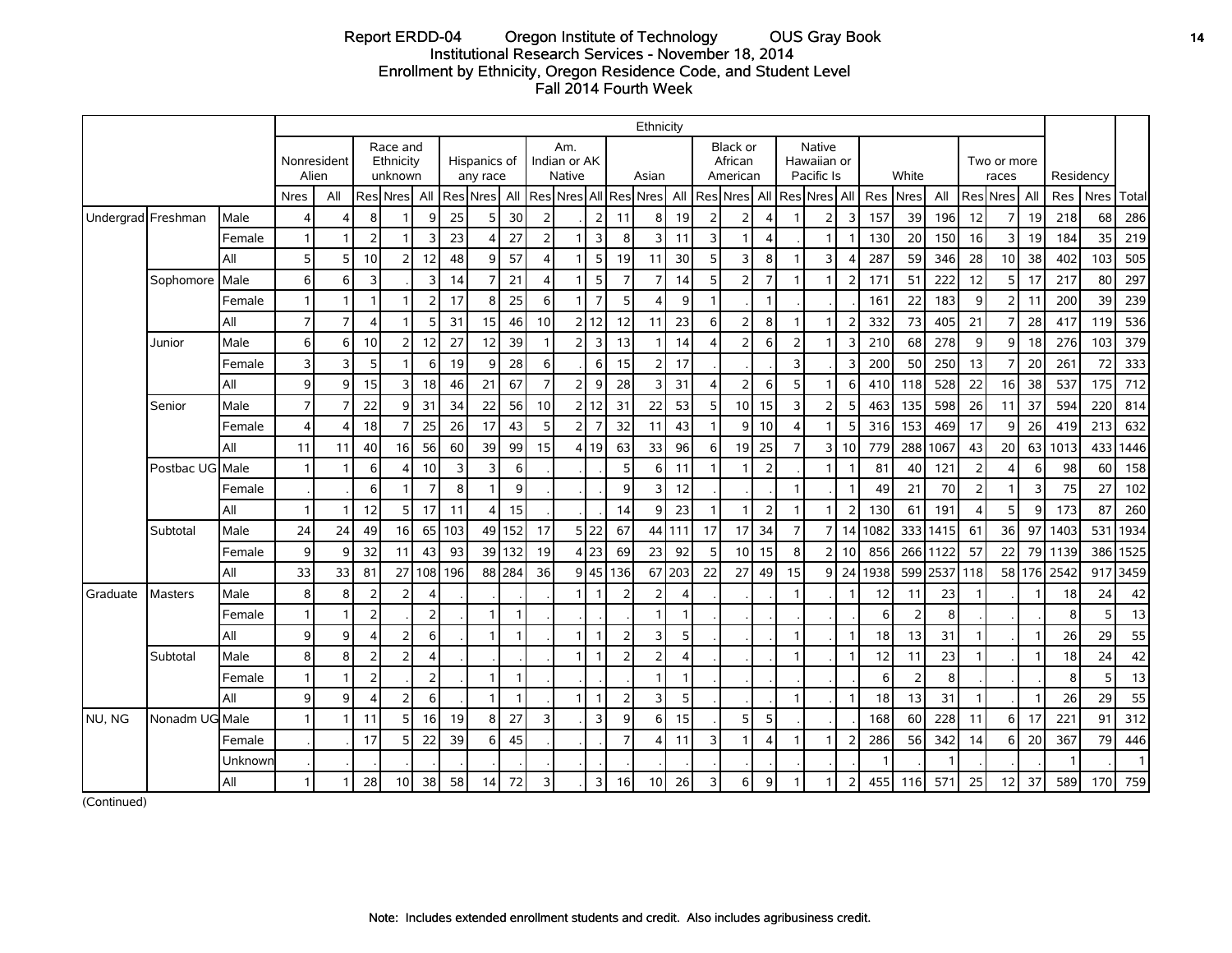# Report ERDD-04 Oregon Institute of Technology OUS Gray Book **15** Institutional Research Services - November 18, 2014 Enrollment by Ethnicity, Oregon Residence Code, and Student Level Fall 2014 Fourth Week

|              |                      |         |                 |                 |         |                                  |                 |            |                          |         |                               |  |       |                 | Ethnicity                       |           |                 |                 |                                     |                 |  |       |               |                                                                         |                      |                 |                       |            |             |                       |          |
|--------------|----------------------|---------|-----------------|-----------------|---------|----------------------------------|-----------------|------------|--------------------------|---------|-------------------------------|--|-------|-----------------|---------------------------------|-----------|-----------------|-----------------|-------------------------------------|-----------------|--|-------|---------------|-------------------------------------------------------------------------|----------------------|-----------------|-----------------------|------------|-------------|-----------------------|----------|
|              | Nonresident<br>Alien |         |                 |                 |         | Race and<br>Ethnicity<br>unknown |                 |            | Hispanics of<br>any race |         | Am.<br>Indian or AK<br>Native |  | Asian |                 | Black or<br>African<br>American |           |                 |                 | Native<br>Hawaiian or<br>Pacific Is |                 |  | White |               |                                                                         | Two or more<br>races |                 |                       | Residency  |             |                       |          |
|              |                      |         | Nres            | All             |         | <b>I</b> ResiNres                |                 |            | All   Res   Nres         |         |                               |  |       |                 |                                 |           |                 |                 |                                     |                 |  |       |               | All Res Nres All Res Nres All Res Nres All Res Nres All Res Nres   Nres | All                  |                 | <b>IResINresI All</b> |            |             | Res   Nres   Total    |          |
| NU, NG       | Subtotal             | Male    |                 |                 | 11      |                                  | <b>16</b>       | 19         |                          | 27      |                               |  | 31    | 9               | 61                              | 15        |                 | 5               | 5.                                  |                 |  |       | 168I          | 60 l                                                                    | 228                  | 11              | 61                    |            | 221         | 91                    | 312      |
|              |                      | Female  |                 |                 | 17      |                                  | 22              | 39         |                          | 45      |                               |  |       |                 | 4                               |           | 3               |                 | 4                                   |                 |  |       | 286           | <b>56</b>                                                               | 342                  | 14 <sub>1</sub> | 61                    | <b>201</b> | 367         | 79                    | 446      |
|              |                      | Unknown |                 |                 |         |                                  |                 |            |                          |         |                               |  |       |                 |                                 |           |                 |                 |                                     |                 |  |       |               |                                                                         |                      |                 |                       |            |             |                       |          |
|              |                      | All     |                 |                 | 28      | 10 <sup>1</sup>                  | 38 <sup>1</sup> | 58         | 14                       | 72      | 3                             |  | 31    | 16 <sup>1</sup> | 10 <sup>1</sup>                 | <b>26</b> | 3               | 6 I             | 9 <sub>l</sub>                      |                 |  |       | 455 l         | 116 <b>I</b>                                                            | 571                  | 25              | 12 <sub>1</sub>       | 37         | 589         | 170 l                 | 759      |
| All Students |                      | Male    | 33              | 33              | 62      | 231                              | 85              | 122        |                          | 57 179  | <b>20</b>                     |  | 6 26  | 78 l            |                                 | 52 130    | 17 <sup>1</sup> | 22 <sup>1</sup> | 39 I                                | 8               |  |       | 15 1262       |                                                                         | 404 1666             | 73              |                       |            | 42 115 1642 |                       | 646 2288 |
|              |                      | Female  | 10 <sup>1</sup> | 10 <sup>1</sup> | 51      | 16 <sup>1</sup>                  | 67              | 132        |                          | 46 178  | <u> 19</u>                    |  | 4 23  | 76I             |                                 | 28 104    | 81              | 11 <sup>1</sup> | 19 <sub>l</sub>                     | 9               |  |       | 3   12   1148 |                                                                         | 324 1472 71          |                 | 28                    |            | 99 1514     |                       | 470 1984 |
|              |                      | Unknown |                 |                 |         |                                  |                 |            |                          |         |                               |  |       |                 |                                 |           |                 |                 |                                     |                 |  |       |               |                                                                         |                      |                 |                       |            |             |                       |          |
|              |                      | Total   | 43              |                 | 4311131 |                                  |                 | 39 152 254 |                          | 103 357 | 39 l                          |  |       | 10 49 154       |                                 | 80 234    | 251             | 33 <sup>1</sup> | 58 I                                | 17 <sub>1</sub> |  |       | 10 27 2411    |                                                                         | 728 3139 144         |                 |                       |            |             | 70 214 3157 1116 4273 |          |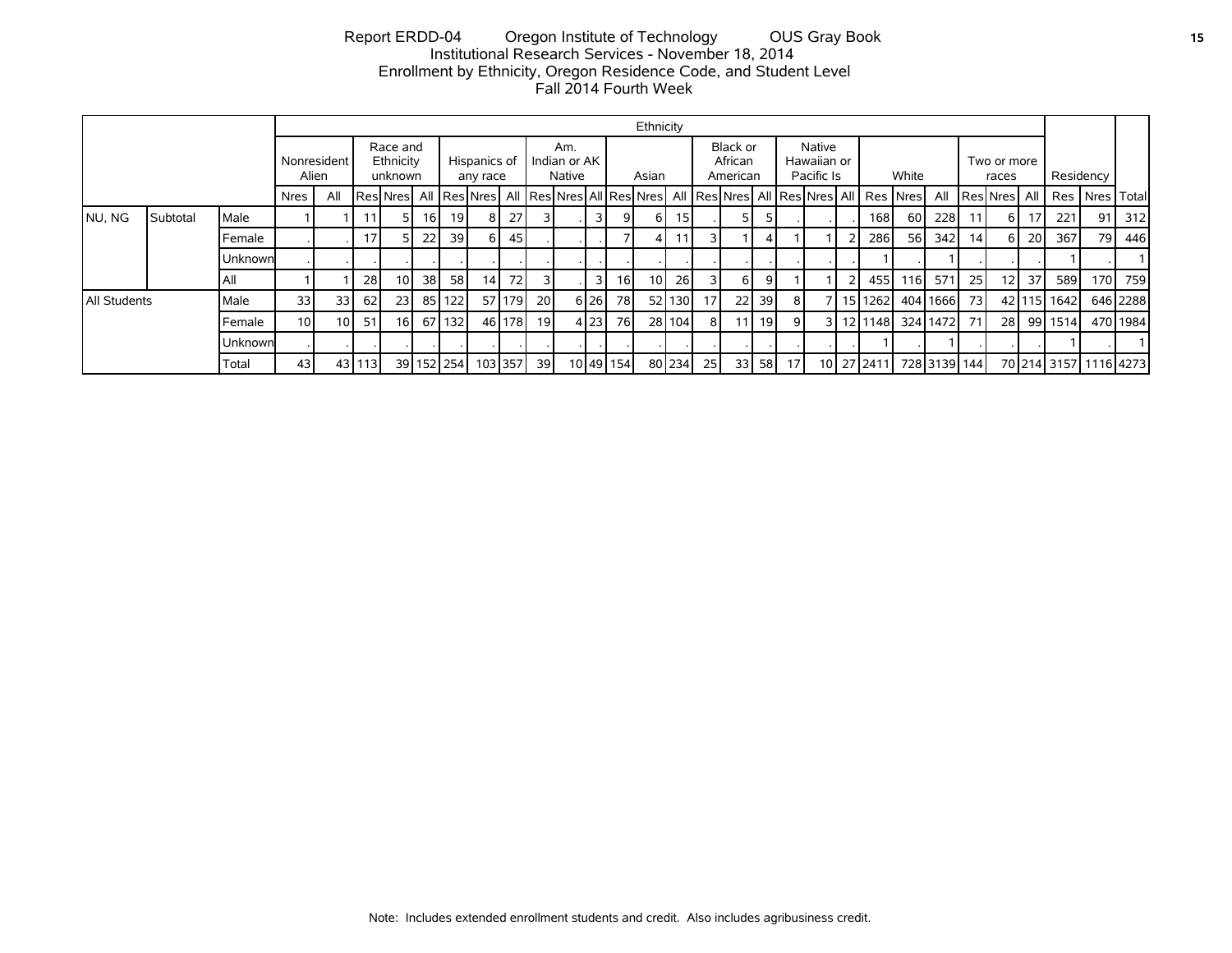# Report ERLD-01 Oregon Institute of Technology OUS Gray Book **16** OUS Gramma Constant 16 Institutional Research Services - November 18, 2014 Load Distribution by Student Classification and Fee Category Fall 2014 Fourth Week

|                        | Classification by Level and Fee Category |                                                       |                |     |    |                |    |                |                 |          |   |      |                                                    |       |
|------------------------|------------------------------------------|-------------------------------------------------------|----------------|-----|----|----------------|----|----------------|-----------------|----------|---|------|----------------------------------------------------|-------|
|                        |                                          |                                                       | UG             |     |    | <b>GR</b>      |    |                | Postbac Postbac |          |   |      |                                                    |       |
|                        |                                          | UG Res UG Nonres Foreign GR Res GR Nonres Foreign GTA |                |     |    |                |    | Res            |                 |          |   |      | Nonres Staff UG Staff GR PT Fee UG PT Fee GR Total |       |
| Carrying Load          |                                          |                                                       |                |     |    |                |    |                |                 |          |   |      |                                                    |       |
| 0                      | 90                                       |                                                       |                |     |    |                |    | 2              |                 | 2        |   | 79   |                                                    | 174   |
|                        | 13                                       |                                                       |                | 1   |    |                |    | $\overline{2}$ |                 | 2        |   | 4    |                                                    | 22    |
| $\overline{2}$         | 23                                       |                                                       |                |     |    |                |    |                |                 | 1        |   | 8    |                                                    | 32    |
| 3                      | 267                                      |                                                       |                | 1   |    |                |    | $\overline{7}$ |                 | 2        |   | 111  | $\overline{4}$                                     | 392   |
| $\overline{4}$         | 283                                      |                                                       |                |     |    |                |    | $\overline{7}$ |                 | 3        |   | 121  |                                                    | 415   |
| 5                      | 11                                       |                                                       |                |     |    |                |    |                |                 |          |   | 11   |                                                    | 22    |
| 6                      | 135                                      |                                                       |                | 4   |    |                | 1  | $\overline{7}$ |                 | 2        |   | 75   | 3                                                  | 227   |
| $\overline{7}$         | 118                                      | 4                                                     |                |     |    |                |    | 12             |                 | 3        |   | 40   | $\overline{2}$                                     | 179   |
| $\boldsymbol{8}$       | 86                                       | 9                                                     |                |     |    |                |    | 11             |                 |          |   | 21   |                                                    | 128   |
| $\overline{9}$         | 63                                       | 1                                                     |                | 12  | 6  | 6              | 4  | $\overline{2}$ |                 | 1        |   | 27   |                                                    | 123   |
| 10                     | 113                                      | 8                                                     |                |     |    |                | 3  | 11             |                 | 3        |   | 18   |                                                    | 158   |
| 11                     | 76                                       | 6                                                     | $\overline{2}$ | 1   |    |                |    | 3              |                 | 1        |   | 7    |                                                    | 97    |
| 12                     | 367                                      | 44                                                    | 6              | 1   |    |                |    | 16             | $\overline{2}$  | 5        |   | 10   |                                                    | 452   |
| 13                     | 360                                      | 57                                                    | $\overline{2}$ |     |    |                |    | 6              | 1               | 5        |   | 6    |                                                    | 437   |
| 14                     | 308                                      | 65                                                    | $\overline{3}$ |     |    |                |    | 8              | 4               | 8        |   |      |                                                    | 403   |
| 15                     | 329                                      | 76                                                    | $\mathbf 2$    |     |    |                |    | $10$           | $\mathbf 2$     | 5        |   |      |                                                    | 425   |
| 16                     | 182                                      | 53                                                    | $\mathbf{1}$   |     |    |                |    | 35             | 6               | 2        |   | 3    |                                                    | 282   |
| 17                     | 103                                      | 30                                                    | 6              |     |    |                |    | 27             | 5               | 1        |   |      |                                                    | 173   |
| 18                     | 41                                       | 12                                                    | 3              |     |    |                | 1  | 1              |                 | 2        |   |      |                                                    | 60    |
| 19                     | 34                                       | 10                                                    | $\overline{2}$ |     |    |                |    | 5              | 4               |          |   |      |                                                    | 56    |
| 20                     | 5 <sub>l</sub>                           | 3                                                     |                |     |    |                |    |                |                 |          |   |      |                                                    | 9     |
| 21                     | 5 <sup>1</sup>                           | 1                                                     |                |     |    |                |    |                |                 |          |   |      |                                                    | 7     |
| <b>Total Headcount</b> | 3012                                     | 379                                                   | 29             | 21  | 8  | $\overline{7}$ | 9  | 173            | 26              | 48       |   | 551  | 9                                                  | 4273  |
| GR (500+)<br>Hours     | 77                                       | 43                                                    | 0              | 147 | 81 | 61             | 80 | 6              | $\Omega$        | $\Omega$ | 4 | 33   | 37                                                 | 569   |
| UG (000-499) Hours     | 31410                                    | 5376                                                  | 421            | 12  | 0  | 3              | 10 | 2104           | 399             | 502      | 0 | 2658 | $\overline{7}$                                     | 42902 |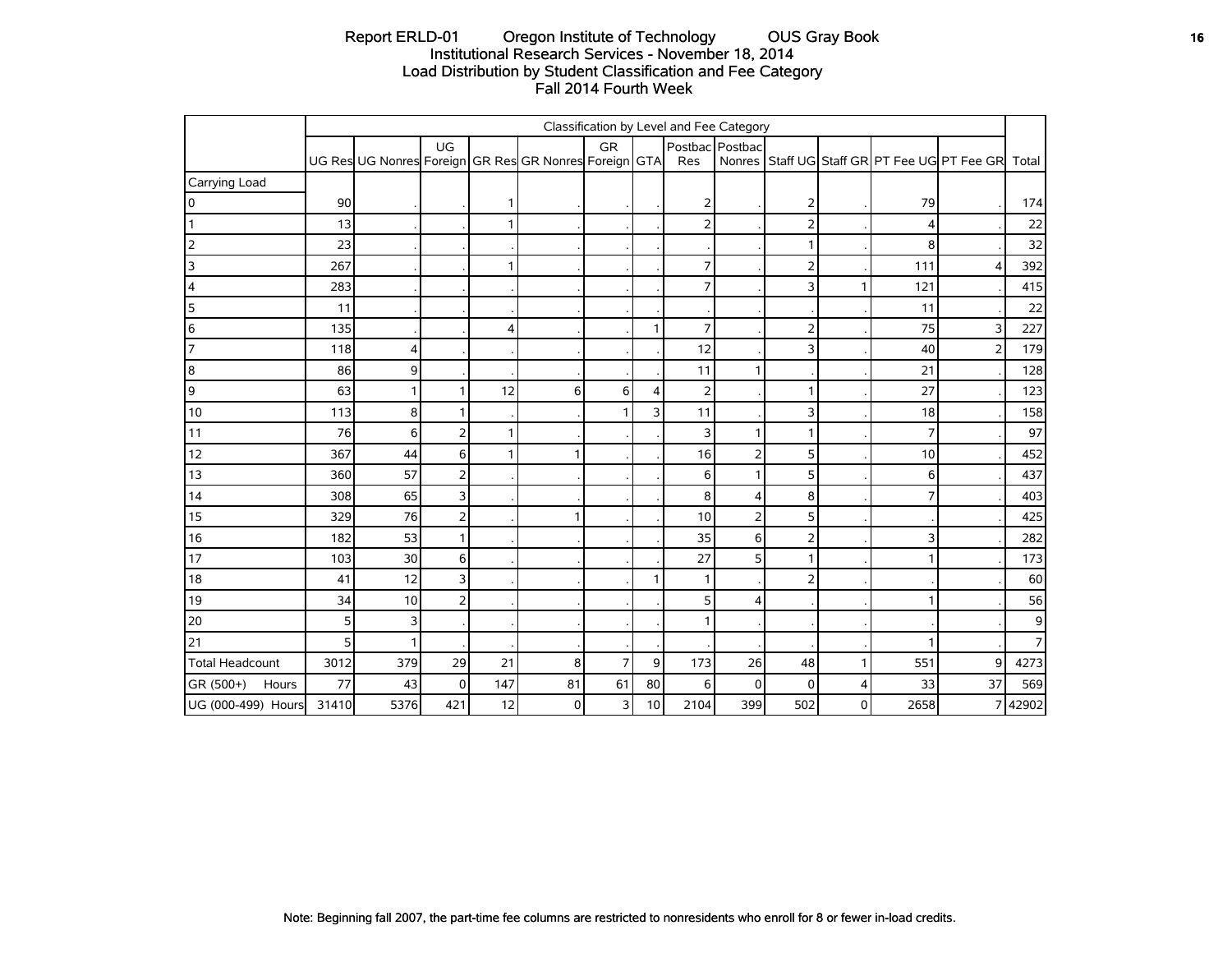# Report HCCR-01 Oregon Institute of Technology OUS Gray Book **17** 17 Institutional Research Services - November 18, 2014 Term Headcount by Student Level and Fee Policy (Breaks Out Professional Categories) Fall 2014 Fourth Week

|                        |                   | Other Fee<br>Policies | Nonresidents | Residents | PT Fee Policy, PT Fee Policy,<br>Nonresidents | <b>Grand Total</b> |
|------------------------|-------------------|-----------------------|--------------|-----------|-----------------------------------------------|--------------------|
| Undergraduate Freshman |                   | 357                   | 90           | 48        | 10                                            | 505                |
|                        | Sophomore         | 365                   | 82           | 65        | 24                                            | 536                |
|                        | Junior            | 464                   | 103          | 104       | 41                                            | 712                |
|                        | Senior            | 788                   | 128          | 277       | 253                                           | 1446               |
|                        | Postbac UG        | 142                   | 26           | 34        | 58                                            | 260                |
|                        | Nonadm UG         | 79                    | 4            | 511       | 165                                           | 759                |
|                        | Subtotal          | 2195                  | 433          | 1039      | 551                                           | 4218               |
| <b>Graduate</b>        | Masters/NG/Oth Gr | 24                    | 15           |           | 9                                             | 55                 |
|                        | Subtotal          | 24                    | 15           |           | 9                                             | 55                 |
| All Students           |                   | 2219                  | 448          | 1046      | 560                                           | 4273               |